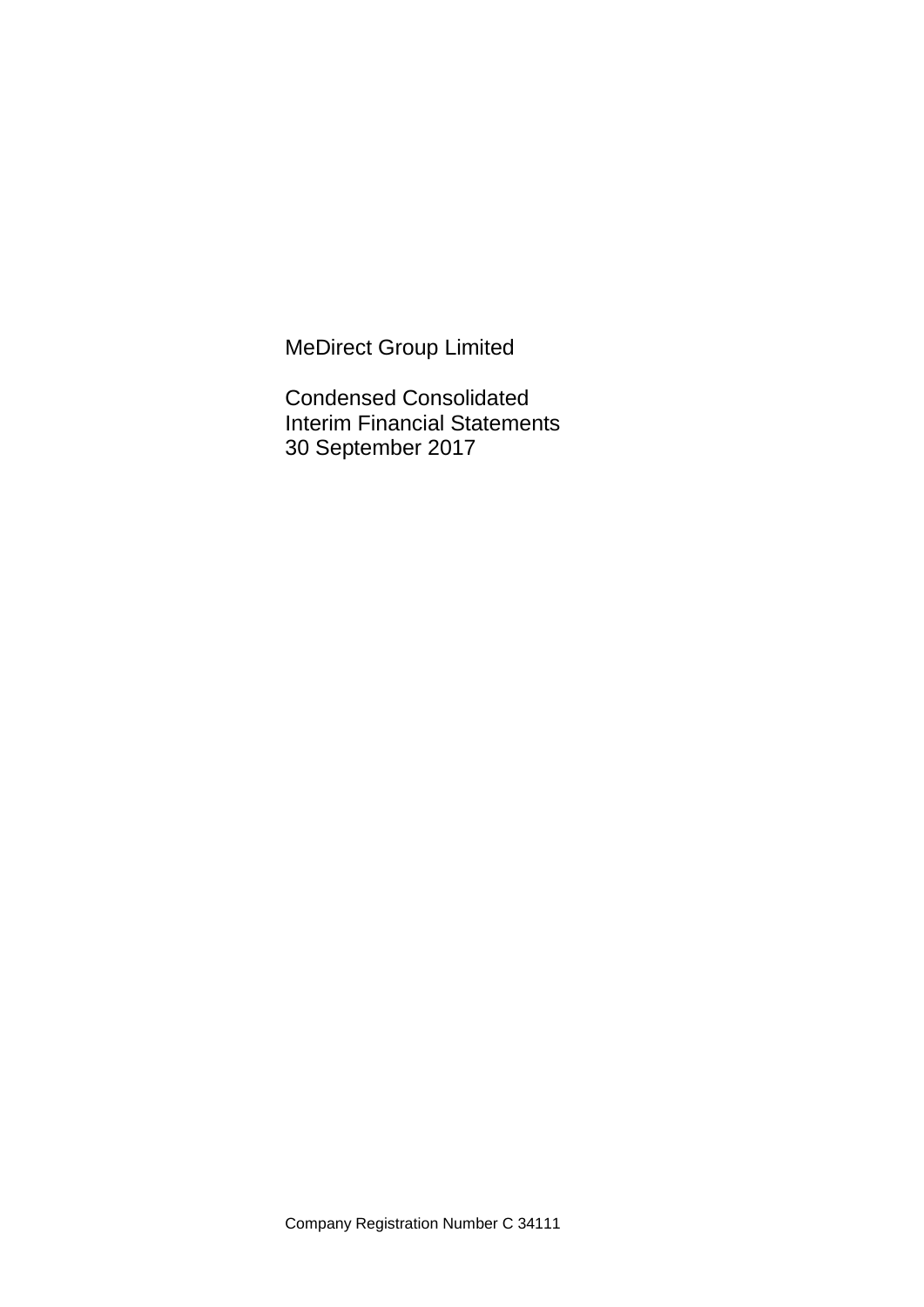|                                                                  | <b>Pages</b> |
|------------------------------------------------------------------|--------------|
| Interim directors' report                                        | $1 - 5$      |
| Condensed consolidated interim financial statements:             |              |
| Condensed consolidated interim statement of financial position   | $6 - 7$      |
| Condensed consolidated interim statement of comprehensive income | 8            |
| Condensed consolidated interim statement of changes in equity    | $9 - 10$     |
| Condensed consolidated interim statement of cash flows           | $11 - 12$    |
| Notes to the condensed consolidated interim financial statements | $13 - 24$    |
|                                                                  |              |

Independent auditors' report on review of condensed consolidated interim financial statements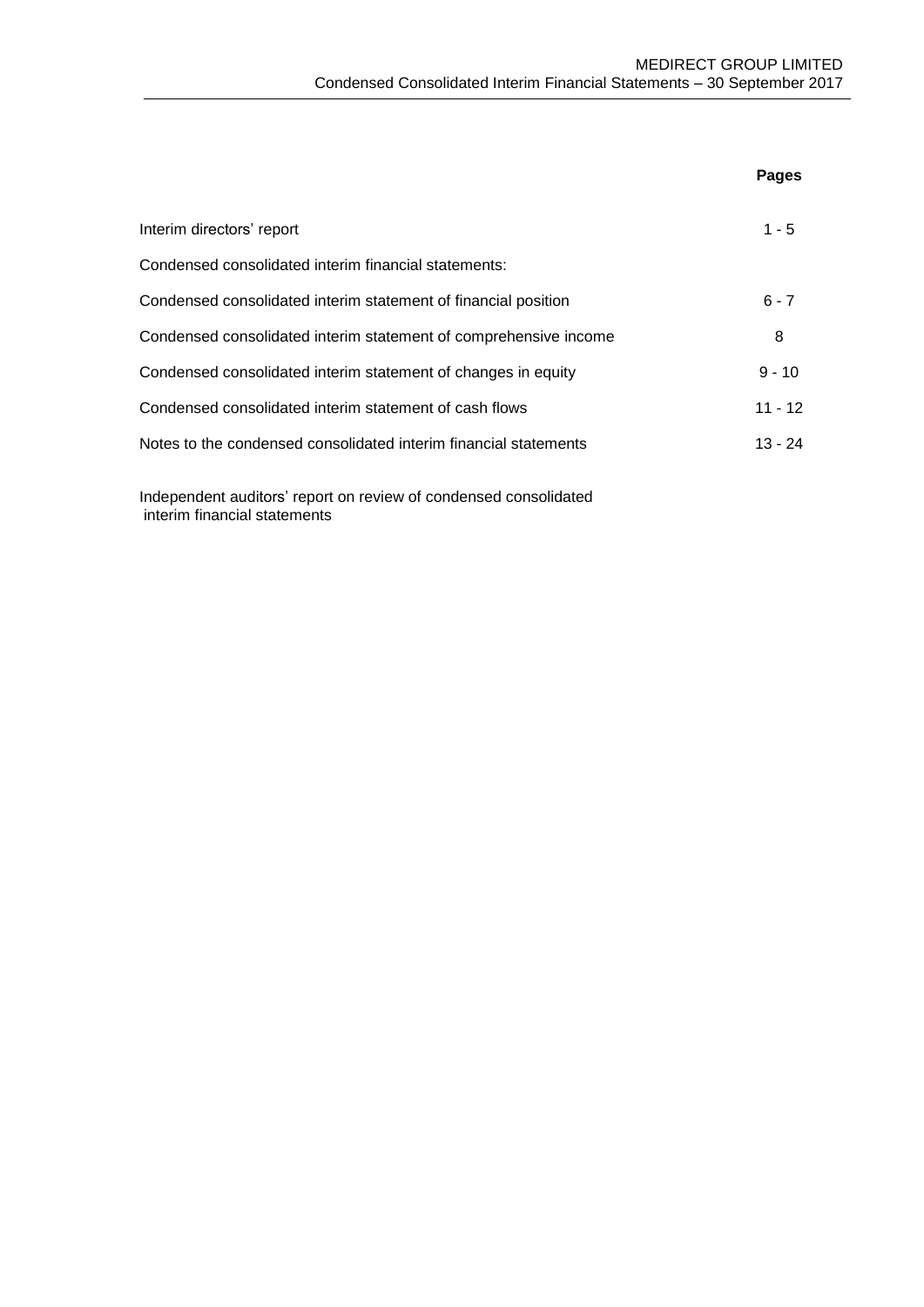# **Interim directors' report**

## **Principal Activities**

The principal activities of MeDirect Group Limited ("the Company") and its subsidiaries that comprise MeDirect Bank (Malta) plc ("MeDirect Malta"), formerly Mediterranean Bank plc, its principal subsidiaries MeDirect Bank S.A ("MeDirect Belgium") and Charts Investment Management Service Limited (together referred to as the "Group" or "MDB Group") comprise corporate lending and the provision of banking services primarily to the mass affluent sector in Malta and Belgium, focusing primarily on term deposit savings and wealth management, as well as local corporate banking in Malta.

## **Financial Performance**

The Group reported a profit after tax of €9.5 million for the six months ended 30 September 2017 compared with €7.7 million for the same period last year. The Group registered growth both in its net interest income and its net fee and commission income as a result of growth in both its international lending business and its wealth management business. This period's performance was negatively impacted by non-recurring realised losses on disposal of loans and advances amounting to €1.2 million compared to gains on disposal of €1.2 million in the comparative period. This was mitigated by lower impairment charges and a lower tax expense.

During the six-months ended 30 September 2017, the Group registered net interest income of €31.2 million (30 September 2016: €28.5 million). Total operating income amounted to €34.3 million (30 September 2016: €33.1 million). Total operating expenses amounted to €24.1 million (30 September 2016: €20.6 million).

The Group continued to build its corporate lending activities both internationally and domestically. As at 30 September 2017, the Group's international and domestic loans and advances to customers ("Lending Portfolio") stood at €1.6 billion (31 March 2017: €1.4 billion), net of collective impairment loss allowances of €5.2 million (31 March 2017: €5.1 million) and specific impairment loss allowances of €10.4 million (31 March 2017: €16.9 million). In addition the Group had commitments of €324.8 million under revolving credit facilities as at 30 September 2017 (31 March 2017: €288.3 million) and other undrawn credit facilities of €64.9 million (31 March 2017: €49.5 million). As at 30 September 2017, the Group's investment portfolio, consisting of available-for-sale securities stood at €596.1 million (31 March 2017: €698.7 million).

## **Business Development**

Over the last few months the Group was involved in raising new equity capital and we are pleased to announce that as a result of such injections from both the local and international community, the MDB Group accepted a series of capital contributions from the Company's majority shareholder amounting to €11 million in September 2017 and €66.6 million in November 2017. This was a strong vote of confidence in the progress that MDB Group has made over these last years, given the interest from a very diverse set of investors.

At the moment the Group is looking at broadening its asset base internationally to diversify both its risk and its income. The Group will enter new asset classes and new jurisdictions in thoughtful and well planned ways, building on our track record of both organic and inorganic growth.

On 21 November 2016, MeDirect Malta announced that the boards of directors of MeDirect Malta and MedCorp have each voted to merge MedCorp into MeDirect Malta. The regulatory approval was obtained on 8 February 2017 and accordingly, with effect from 1 April 2017, the merger between MeDirect Malta and MedCorp became effective for accounting purposes. Thus all the transactions of MedCorp have been treated as being those of MeDirect Malta with effect from 1 April 2017.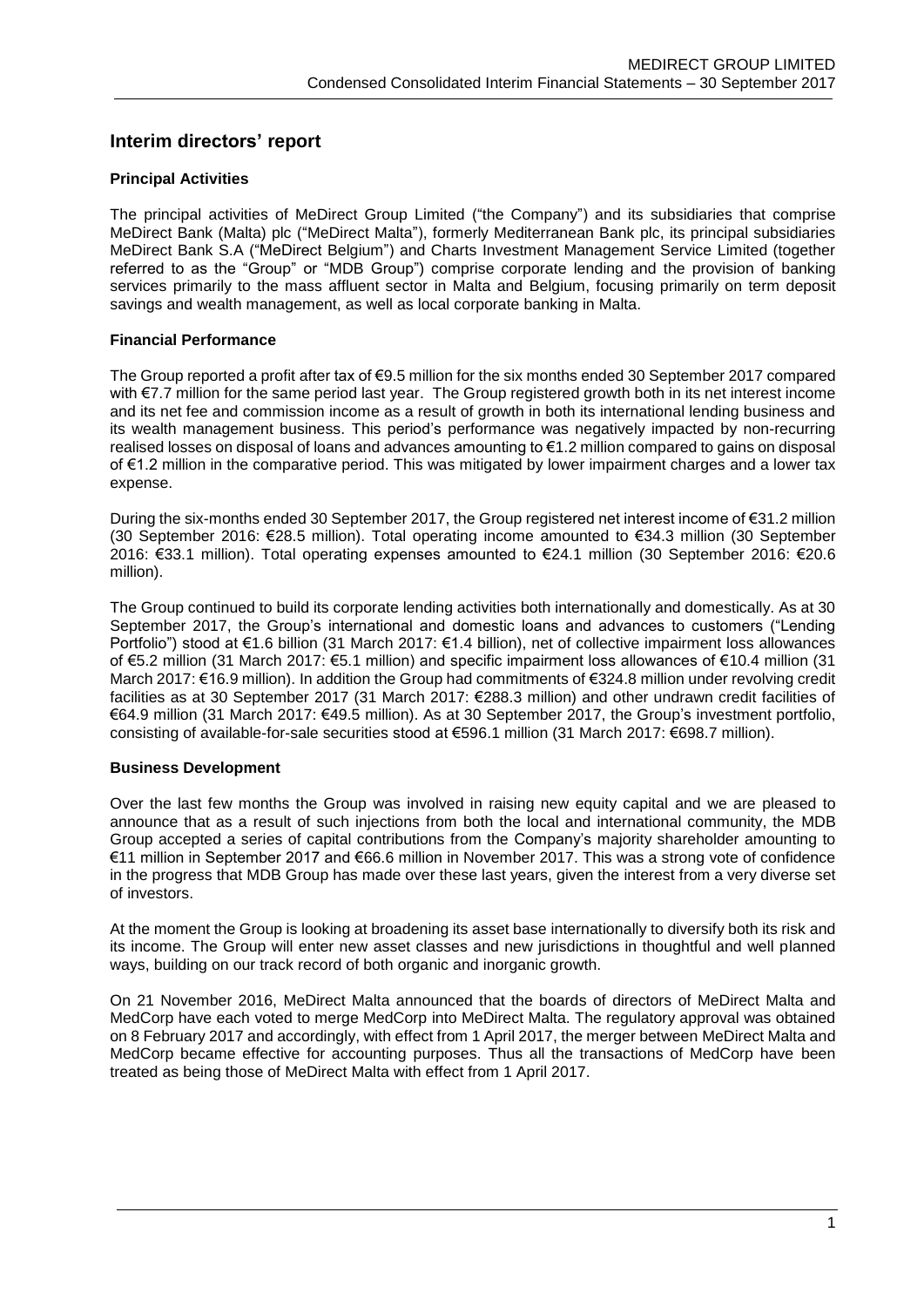## **Business Development** - continued

During the financial period ended 30 September 2017, the Group continued to implement its business plan with the aim of sustaining the Group's long-term profitability by building its international corporate lending portfolio and its deposit customer base in the mass affluent market both in Malta and Belgium and also with select corporates in Malta.

The Group also continues to make significant investments in technology that have allowed it to enhance its online banking and investment services for its customers, together with systems to support such services. Investment services include online execution of brokerage transactions in respect of equities, bonds and funds as well as foreign exchange execution capabilities. The Group also offers online retirement and investment planning capabilities, model portfolio analytical tools to enable customers to analyse portfolio and investment alternatives and a broad range of research and market data resources.

The Group continues to fund its portfolios through deposits and through the international wholesale financial markets. The Group's significant deposit base, both in Malta and in Belgium, has strengthened and made more robust the Group's funding platform. Access to the Eurex repo platform provides efficient funding for the Group. The Group's core deposit offering is a range of fixed-term and other term deposit savings products. As at 30 September 2017, the Group's deposit base reached €1.92 billion (31 March 2017: €1.90 billion). The Group's deposit base also provides a potential customer base for investment and wealth management products.

The Group's Lending Portfolio primarily consists of senior secured loans and revolving credit facilities to corporate borrowers domiciled in Western Europe. Substantially all loans and revolving credit facilities in the portfolio are denominated in euro or pound sterling and substantially all of the loans are floating rate instruments (some have interest rate floors embedded within the contracts) and would not be adversely affected by material changes in interest rates.

As part of the Group's funding strategy, MeDirect Malta had set up Grand Harbour I B.V. ("GH I"), a controlled special purpose entity which has been consolidated since the Group retained all the risks and rewards of the structure. Throughout the financial year ended 31 March 2017, the MDB Group started utilising the GH I structure again as MeDirect Malta and MeDirect Belgium transferred a portfolio of syndicated senior secured loans to GH I. GH I was funded through two intragroup loan facilities subscribed to by MeDirect Malta and MeDirect Belgium that led to a transfer of risk from MeDirect Belgium to MeDirect Malta, without however changing MDB Group's overall risk on a consolidated basis. MeDirect Belgium and MeDirect Malta invested in GH I on a 69% - 31% basis with the tranche bought by MeDirect Belgium (the "Senior Loan") having a senior ranking vis-à-vis the facility taken up by MeDirect Malta (the "Junior Loan").

The MDB Group remains committed to operating with strong regulatory ratios and a robust liquidity position. At 30 September 2017, the Group's consolidated Capital Adequacy Ratio stood at 13.5% (31 March 2017: 13.7%) whilst the Regulatory Group's Liquidity Coverage Ratio stood at 695.2% (31 March 2017: 576.7%).

The Regulatory Group, that is also considered a core domestic bank by the Central Bank of Malta, will continue to ensure that appropriate capital levels are maintained reflecting the economic environment and the challenges that the Group is faced with. The MDB Group is under the Single Supervisory Mechanism ("SSM") and the direct supervision of the European Central Bank ("ECB"). The Group is confident that it will continue to meet the high expectations of the ECB.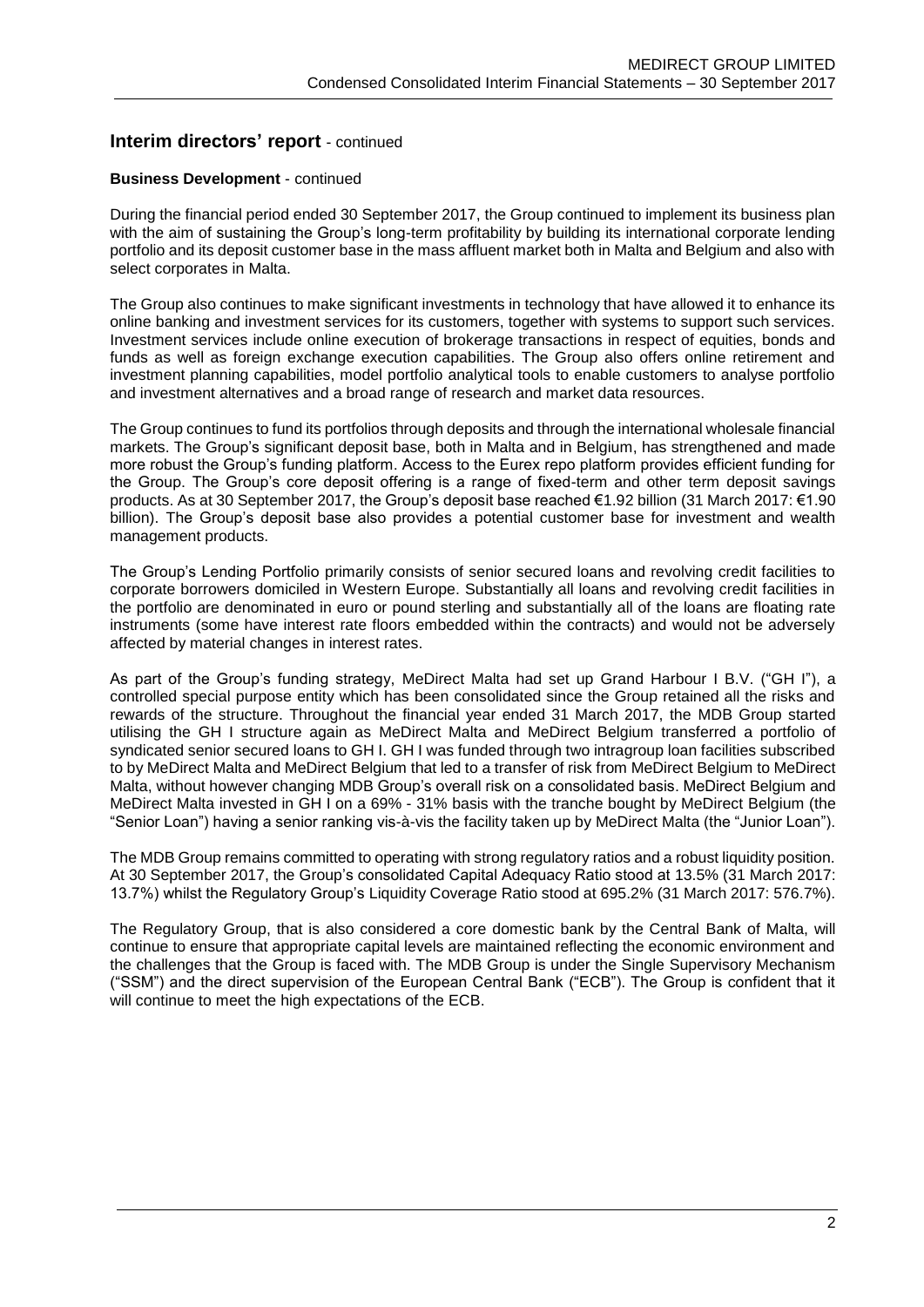## **Dividends and reserves**

After adjusting the Reserve for General Banking Risks in accordance with the requirements of Banking Rule ("BR") 09 - Measures addressing credit risk arising from the assessment of the quality of asset portfolios of credit institutions authorised under the Maltese Banking Act (Cap. 371), the retained earnings of the Group amounted to €110.6 million (31 March 2017: €101.2 million). The directors of the Company do not recommend the payment of an interim dividend.

## **Outlook and future business developments**

The on-going robustness of capital and liquidity ratios provide a stable foundation from which to produce attractive and sustainable returns. The strategy that has been defined by the Board of Directors over the last few years has resulted in significant growth whilst producing attractive returns and an ability to invest in the capabilities of the Group notwithstanding the low interest rate environment.

Stability in the international capital markets results in a positive effect on the Group's wealth management and investment services businesses since greater investor confidence would lead to increased customer interest in the investment products offered by the Group.

The above should be construed in light of the fact that the Eurozone macroeconomic environment remains challenging, especially following the UK Brexit referendum results, and that any reversal of the positive trends described above could have a negative effect on the Group's asset portfolios and businesses. Despite these ongoing challenges, the Group remains confident that its underlying strategy will continue to result in profitable growth. Furthermore, the Group is currently exploring new opportunities in order to diversify the Group's asset classes and the relative revenue streams.

As a result of the operations previously undertaken by MedCorp, MeDirect Malta will consolidate and expedite its Maltese growth strategy through its portfolio of Maltese corporate clients which is complementary to the Group's existing customer base and is aligned with the Group's future growth strategies.

The Group has grown, and plans to continue to grow, its corporate lending activities and therefore the aggregate Lending Portfolio held by MeDirect Malta and MeDirect Belgium should grow as a percentage of the Group's overall asset base. The Group has recently been operating with a relatively stable leverage ratio of 7.75% (31 March 2017: 7.29%) and intends to continue to operate with a capital adequacy ratio in excess of the minimum capital requirements determined by Capital Requirements Directive ("CRD") IV and also in conformity with any other guidance issued by the Group's regulator, the ECB's joint Supervisory Team (the "JST").

The developments mentioned above enable the Board of Directors to look forward to the future with cautious optimism.

## **Related parties**

There were no material changes in related party transactions from those detailed in the financial statements for the period ended 31 March 2017. During this period no further related party transactions materially affected the financial position or liquidity of the Group.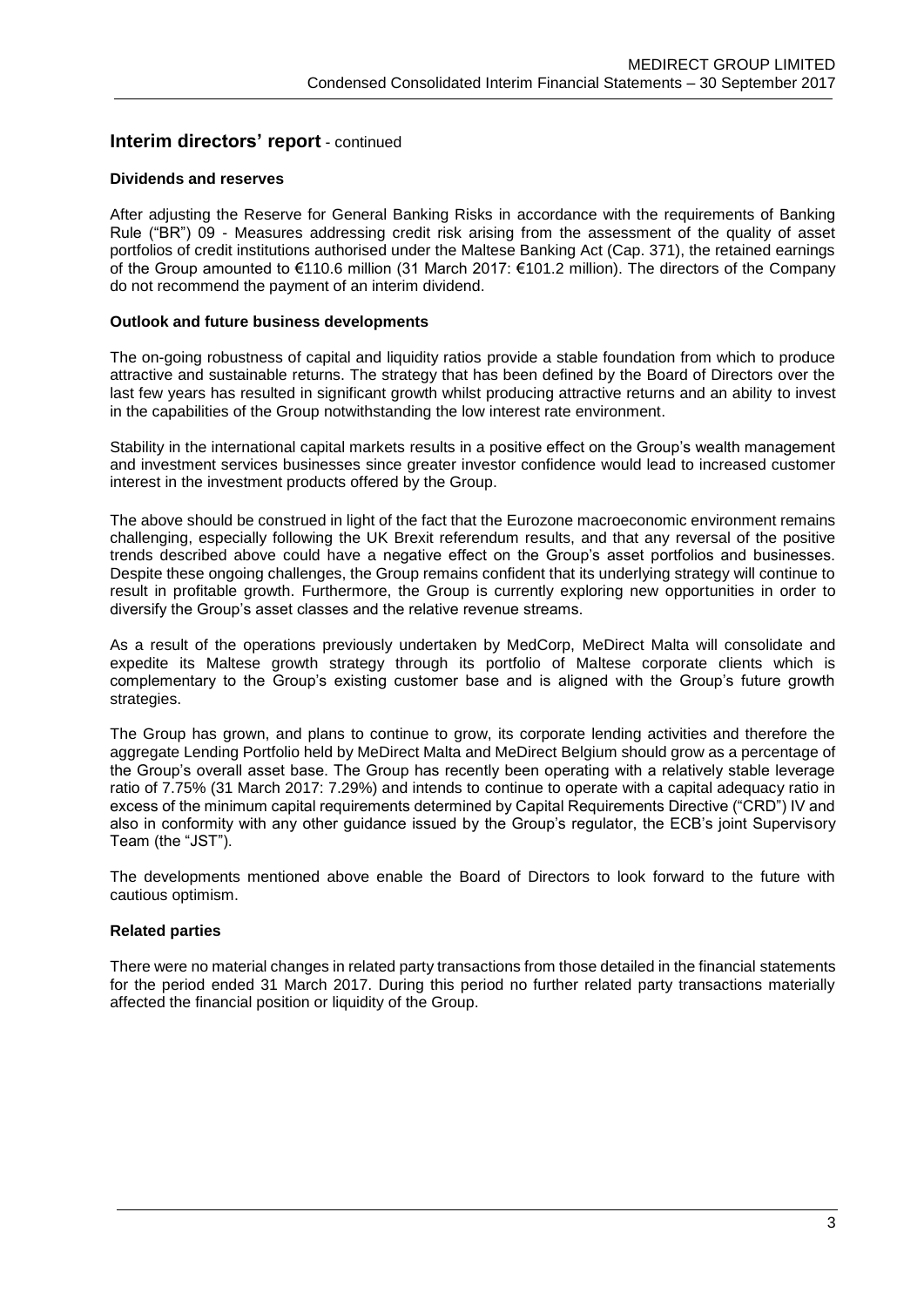## **Events after the reporting date**

## *Shareholders' contribution*

By virtue of extraordinary resolutions dated 1 November 2017 and 7 November 2017, the Company accepted a shareholders' net contribution of €12 million and €54.6 million respectively.

## *Issue of Subordinated Unsecured Bonds*

On 16 October 2017 MeDirect Malta announced the basis of acceptance for the issue of Euro equivalent of €20 million 5% Subordinated Unsecured Bonds 2027 ("the Bonds").

In terms of the Prospectus, the Bonds were available for subscription in the Intermediaries' Offer which was held on 13 October 2017. Amounts subscribed for by Authorised Financial Intermediaries amounted to £1.2 million (equivalent to €1.3 million) and €18.7 million for the GBP Bonds and EUR Bonds respectively.

Interest on the Bonds commenced on 13 October 2017. The Bonds were admitted to listing on the Official List of the Malta Stock Exchange on 20 October 2017.

## *Changes in Malta's corporate taxation*

In presenting the Malta Budget 2017, the Minister for Finance announced the introduction of the Notional Interest Deduction ("NID"). The legal notice outlining the rules was published on 5 October 2017 as legal notice 262 of 2017.

The key features of the NID are the following:

- Election for the NID is at the discretion of a company.
- The NID is calculated by multiplying the deemed notional interest rate by the balance of risk capital that the company has at year end.
- The notional interest rate is the risk free rate set on Malta Government Stocks with a remaining term of approximately 20 years plus a premium of 5%.
- The risk capital of the company includes mainly share capital, share premium, shareholders' contributions, reserves and interest free loans as at year end.
- The NID may be claimed as a deduction by the company against its chargeable income for the year.
- The maximum deduction in any given year cannot exceed 90% of chargeable income. Any excess can then be carried forward to the following year. Any remaining chargeable income is subject to tax at the standard rates.
- These rules are applicable as from the financial year ended 31 March 2017.

If these new regulations were already effective as at the end of the reporting period, we estimate that the Group's:

- current tax recoverable balance would have increased by  $\epsilon$ 0.2 million;
- deferred tax asset would have increased by  $€8.0$  million;
- other reserves would have increased by  $€0.8$  million and
- retained earnings would have increased by  $E$ 7.4 million.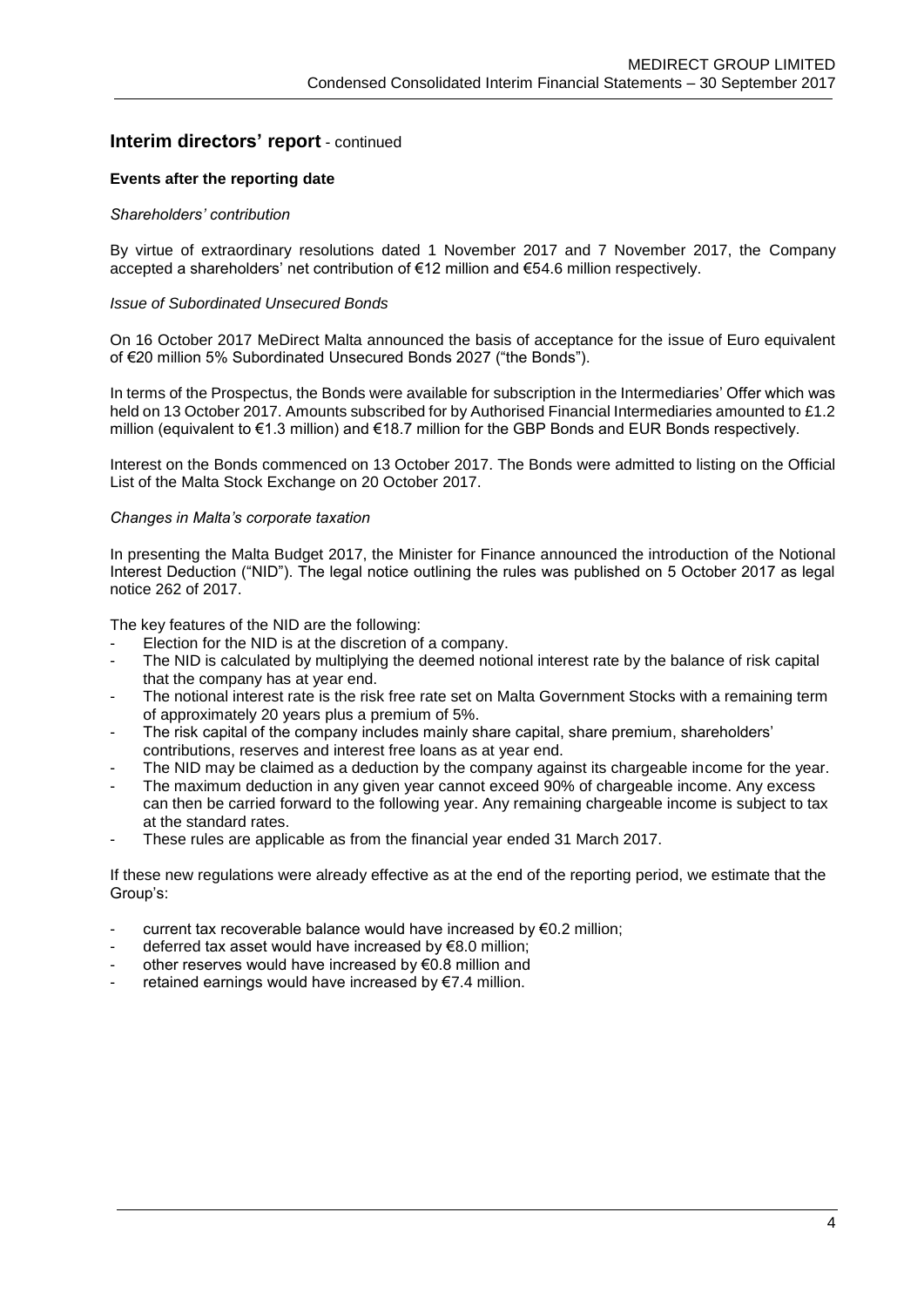## **Events after the reporting date** - continued

#### *Changes in Belgium's corporate taxation*

On 27 October 2017 the Belgium Federal government issued statement in connection to the agreement on the implementation of the corporate tax reform announced earlier in July 2017. The Act has been sent to the Council of State for advice and is expected to be voted by Parliament in the course of December 2017.

The main effect of this tax reform is the decrease in the corporate tax rate from 33% to 29% in 2018 and to 25% as from 2020.

On the other hand, this reform contains other budgetary measures aimed at financing the rate reduction, e.g. introducing a so-called minimum tax and changing the notional interest deduction system.

If the changes mentioned above were already effective as at the end of the reporting period, the Board estimate that the Group's deferred tax asset and retained earnings would have decreased by  $\epsilon$ 1.1 million as at 30 September 2017.

Approved by the Board on 22 November 2017 and signed on its behalf by:

Michael Bussey **Michael Bussey Strategy A. Watson**<br>Chairman Mark A. Watson *Chairman Director and Chief Executive Officer*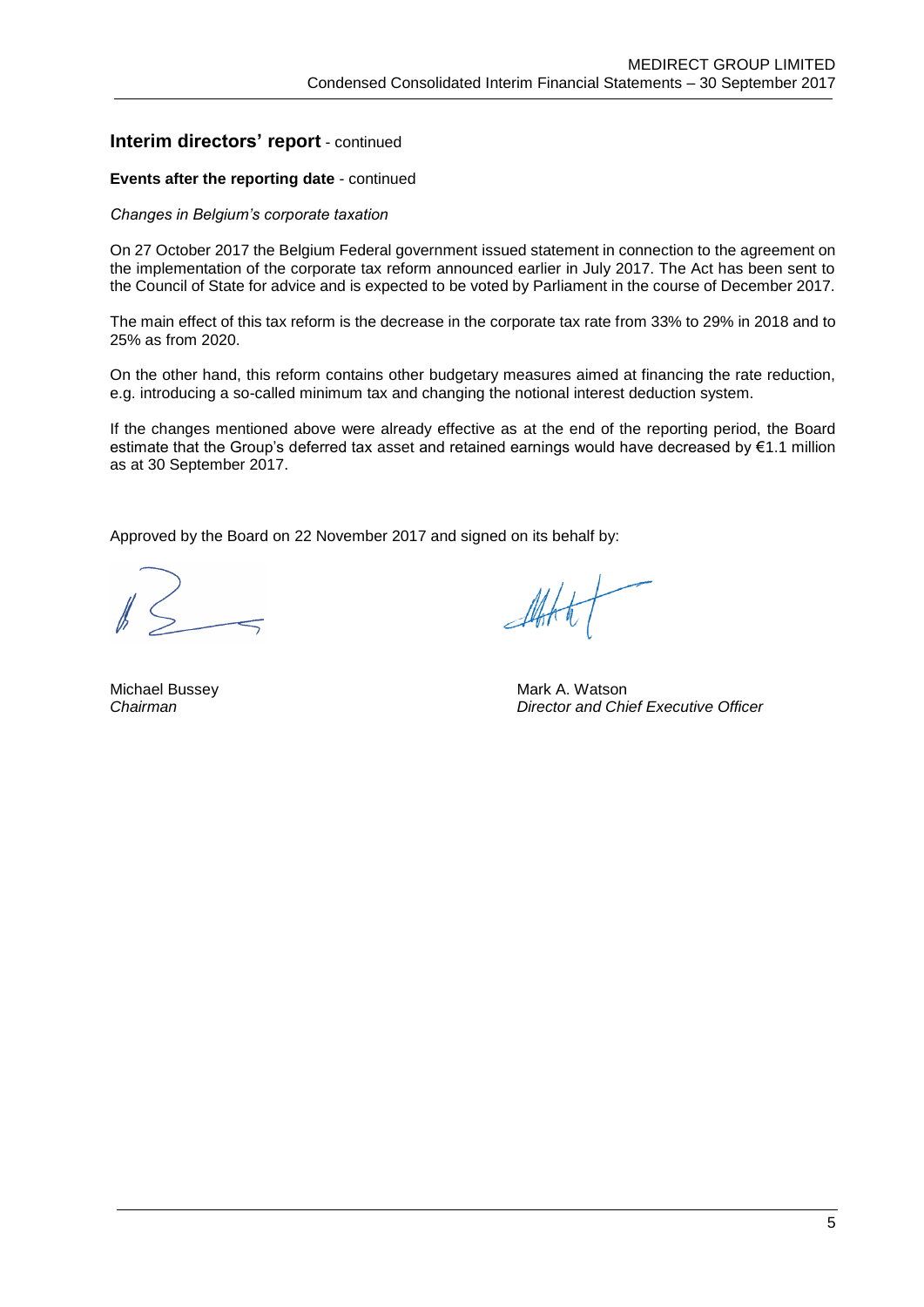# **Condensed consolidated interim statement of financial position**

|                                                      | As at        | As at     |
|------------------------------------------------------|--------------|-----------|
|                                                      | 30 September | 31 March  |
|                                                      | 2017         | 2017      |
|                                                      | €000         | €000      |
| <b>ASSETS</b>                                        |              |           |
| Balances with Central Banks, treasury bills and cash | 206,539      | 245,195   |
| Derivative financial instruments                     | 615          | 1,627     |
| Loans and advances to financial institutions         | 111,098      | 106,945   |
| Loans and advances to customers                      | 1,556,965    | 1,449,970 |
| Investments                                          |              |           |
| - Corporate                                          | 250          | 228       |
| - Treasury                                           | 595,834      | 698,474   |
| Property and equipment                               | 322          | 410       |
| Intangible assets                                    | 580          | 607       |
| Non-current assets classified as held for sale       | 1,785        | 1,785     |
| Current tax assets                                   | 14,196       | 8,403     |
| Deferred tax assets                                  | 8,973        | 8,398     |
| Prepayments and accrued income                       | 16,500       | 19,149    |
| Other assets                                         | 24,434       | 31,682    |
| <b>Total assets</b>                                  | 2,538,091    | 2,572,873 |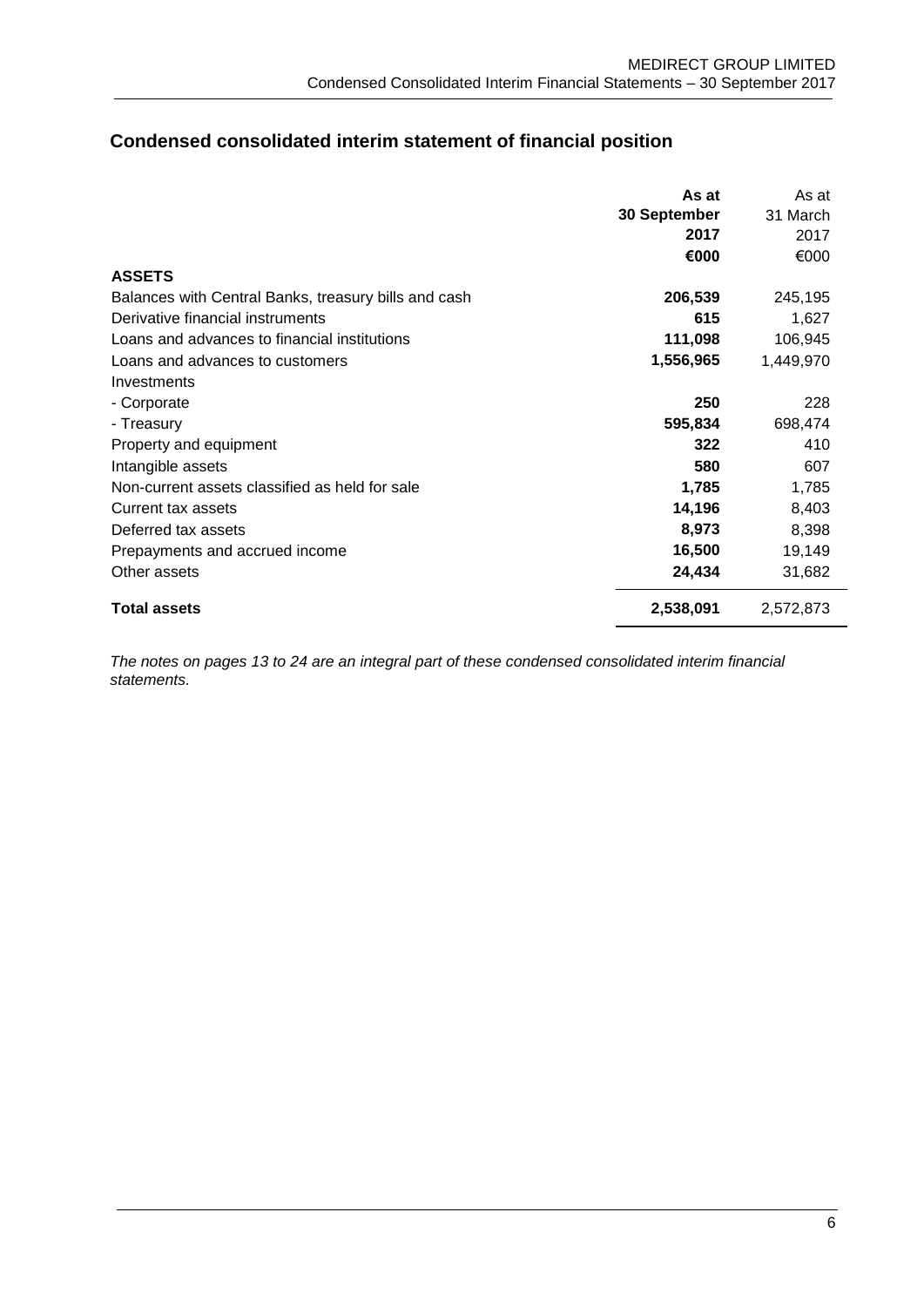# **Condensed consolidated interim statement of financial position** - continued

|                                              | As at        | As at     |
|----------------------------------------------|--------------|-----------|
|                                              | 30 September | 31 March  |
|                                              | 2017         | 2017      |
|                                              | €000         | €000      |
| <b>EQUITY</b>                                |              |           |
| Called up issued share capital               | 55,738       | 55,738    |
| Share premium                                | 13,756       | 13,756    |
| Shareholders' contributions                  | 69,700       | 58,700    |
| Reserve for general banking risks            | 1,694        | 1,694     |
| Other reserves                               | (3, 529)     | (4,808)   |
| Retained earnings                            | 110,639      | 101,174   |
| <b>Total equity</b>                          | 247,998      | 226,254   |
| <b>LIABILITIES</b>                           |              |           |
| Derivative financial instruments             | 7,148        | 2,323     |
| Amounts owed to financial institutions       | 266,010      | 359,183   |
| Amounts owed to customers                    | 1,916,255    | 1,901,512 |
| Subordinated liabilities                     | 46,862       | 46,993    |
| <b>Current tax liabilities</b>               | 4,075        | 71        |
| Accruals and deferred income                 | 31,812       | 30,499    |
| Other liabilities                            | 17,931       | 6,038     |
| <b>Total liabilities</b>                     | 2,290,093    | 2,346,619 |
| <b>Total equity and liabilities</b>          | 2,538,091    | 2,572,873 |
| <b>Memorandum items</b>                      |              |           |
| Commitments to purchase financial assets     | 109,959      | 108,865   |
| Commitments to extend credit, guarantees and |              |           |
| other similar commitments                    | 402,985      | 352,256   |

*The notes on pages 13 to 24 are an integral part of these condensed consolidated interim financial statements.*

The condensed consolidated interim financial statements on pages 6 to 24 were approved and authorised for issue by the Board of directors on 22 November 2017 and signed on its behalf by:

Michael Bussey **Michael Bussey** Mark A. Watson<br>
Chairman **Chairman** *Chairman Director and Chief Executive Officer*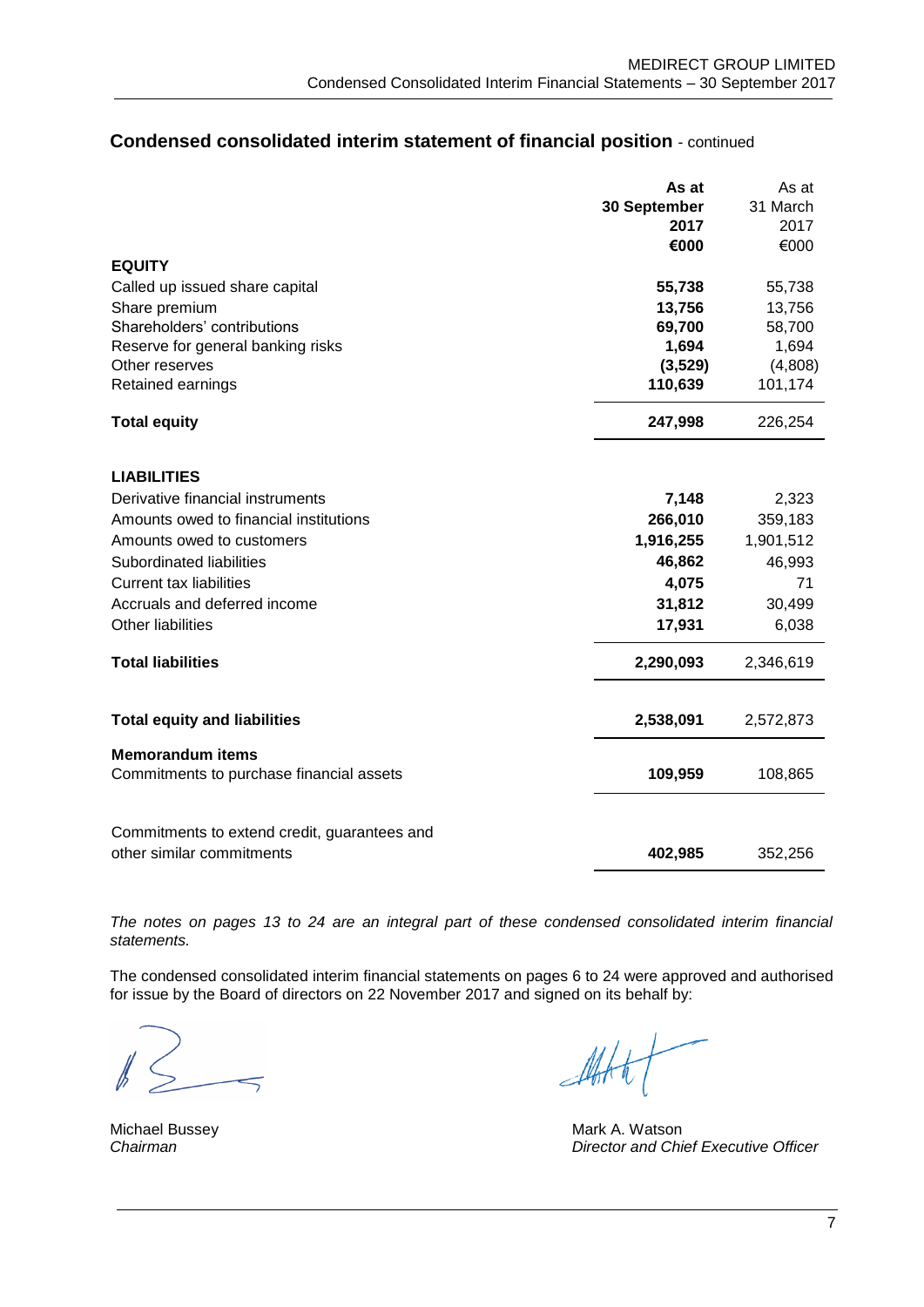# **Condensed consolidated statement of comprehensive income**

|                                                                                                                                                       | <b>Period from</b> | Period from  |
|-------------------------------------------------------------------------------------------------------------------------------------------------------|--------------------|--------------|
|                                                                                                                                                       | 1 April to         | 1 April to   |
|                                                                                                                                                       | 30 September       | 30 September |
|                                                                                                                                                       | 2017               | 2016         |
|                                                                                                                                                       | €000               | €000         |
| Interest income                                                                                                                                       | 45,565             | 44,888       |
| Interest expense                                                                                                                                      | (14, 400)          | (16, 437)    |
| Net interest income                                                                                                                                   | 31,165             | 28,451       |
| Fee and commission income                                                                                                                             | 3,054              | 2,870        |
| Fee and commission expense                                                                                                                            | (816)              | (755)        |
| Net fee and commission income                                                                                                                         | 2,238              | 2,115        |
| Net trading income<br>Other operating income                                                                                                          | 1,981              | 991          |
| - Realised gains on disposal of other investments                                                                                                     | 43                 | 367          |
| - Realised (losses)/gains on disposal of loans and advances                                                                                           | (1, 178)           | 1,206        |
| - Other income                                                                                                                                        | 5                  | 10           |
| <b>Total operating income</b>                                                                                                                         | 34,254             | 33,140       |
| Personnel expenses                                                                                                                                    | (9,816)            | (8,983)      |
| Depreciation and amortisation                                                                                                                         | (115)              | (163)        |
| Other administrative expenses                                                                                                                         | (14, 197)          | (11, 436)    |
| <b>Total operating expenses</b>                                                                                                                       | (24, 128)          | (20, 582)    |
| Net operating income before impairment charges                                                                                                        | 10,126             | 12,558       |
| Net impairment charges                                                                                                                                | (1,021)            | (2,802)      |
| Profit before tax                                                                                                                                     | 9,105              | 9,756        |
| <b>Taxation</b>                                                                                                                                       | 360                | (2,096)      |
| Profit for the period                                                                                                                                 | 9,465              | 7,660        |
| Other comprehensive income<br>Items that may be reclassified subsequently to profit or loss<br>Fair valuation of available-for-sale financial assets: |                    |              |
| - Net change in fair value, before tax                                                                                                                | 1,400              | 6,260        |
| - Net amount reclassified to profit or loss, before tax                                                                                               | (43)               | (367)        |
| Income tax relating to other comprehensive income                                                                                                     | (78)               | (333)        |
| Other comprehensive income, net of tax                                                                                                                | 1,279              | 5,560        |
| Total comprehensive income, net of tax                                                                                                                | 10,744             | 13,220       |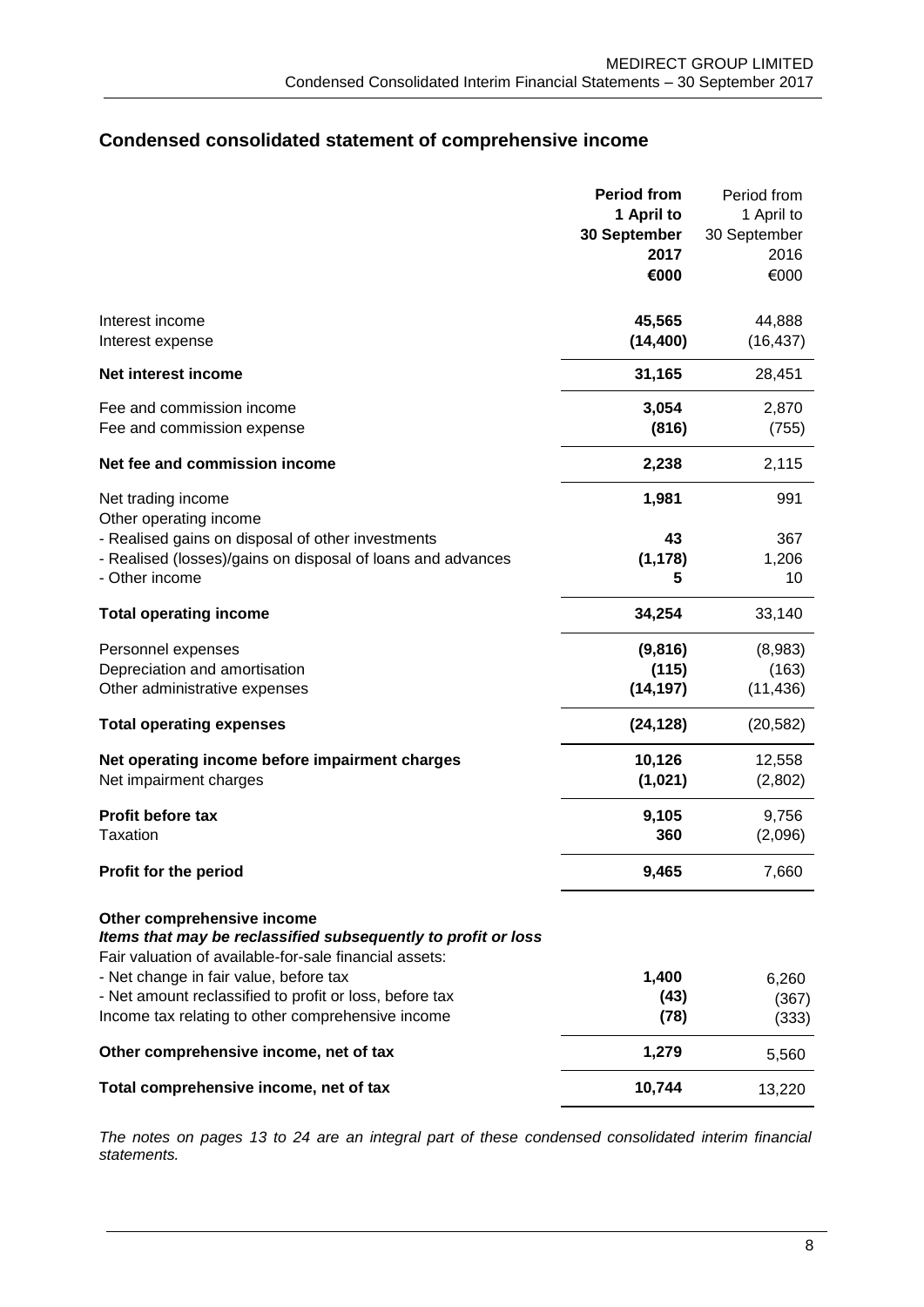# **Condensed consolidated interim statement of changes in equity**

|                                                                                                                                                                                                                       | <b>Share</b><br>capital<br>€000 | <b>Share</b><br>premium<br>€000 | Shareholders'<br>contributions<br>€000 | Reserve for<br>general<br>banking risks<br>€000 | Other<br><b>reserves</b><br>€000 | <b>Retained</b><br>earnings<br>€000 | Total<br>€000 |
|-----------------------------------------------------------------------------------------------------------------------------------------------------------------------------------------------------------------------|---------------------------------|---------------------------------|----------------------------------------|-------------------------------------------------|----------------------------------|-------------------------------------|---------------|
| <b>Balance at 1 April 2016</b>                                                                                                                                                                                        | 55,738                          | 13,756                          | 58,700                                 | 1,194                                           | (12, 137)                        | 86,983                              | 204,234       |
| <b>Total comprehensive income</b><br>Profit for the period                                                                                                                                                            | $\overline{\phantom{a}}$        |                                 |                                        |                                                 |                                  | 7,660                               | 7,660         |
| Other comprehensive income, net of tax:<br>Fair valuation of available-for-sale financial assets:<br>- Net change in fair value arising during the period, net of tax<br>- Reclassification adjustments - net amounts |                                 |                                 |                                        | $\blacksquare$                                  | 5,908                            | $\blacksquare$                      | 5,908         |
| reclassified to profit or loss, net of tax                                                                                                                                                                            |                                 |                                 |                                        | $\blacksquare$                                  | (348)                            |                                     | (348)         |
| Total other comprehensive income, net of tax                                                                                                                                                                          | $\overline{\phantom{a}}$        | $\blacksquare$                  | $\blacksquare$                         | $\blacksquare$                                  | 5,560                            | $\overline{\phantom{a}}$            | 5,560         |
| Total comprehensive income, net of tax                                                                                                                                                                                | $\blacksquare$                  |                                 |                                        | $\blacksquare$                                  | 5,560                            | 7,660                               | 13,220        |
| <b>Transactions with owners</b><br>Dividends paid                                                                                                                                                                     | $\overline{\phantom{a}}$        | $\overline{\phantom{a}}$        |                                        |                                                 | $\overline{\phantom{a}}$         | (2,500)                             | (2,500)       |
| <b>Total transactions with owners</b>                                                                                                                                                                                 |                                 |                                 |                                        |                                                 |                                  | (2,500)                             | (2,500)       |
| <b>Balance at 30 September 2016</b>                                                                                                                                                                                   | 55,738                          | 13,756                          | 58,700                                 | 1,194                                           | (6, 577)                         | 92,143                              | 214,954       |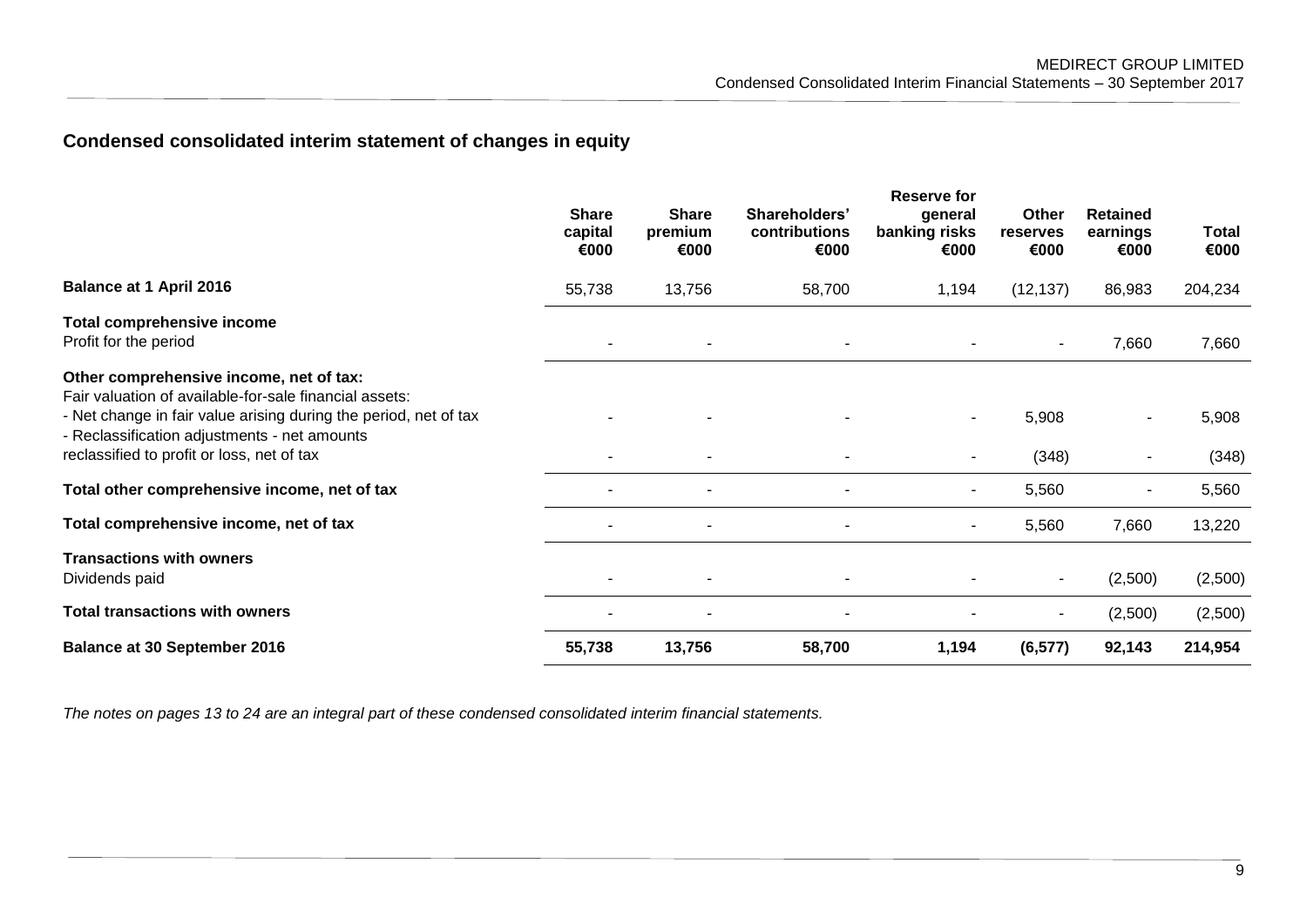# **Condensed consolidated interim statement of changes in equity** - continued

|                                                                                                                                                                                                                          | <b>Share</b><br>capital<br>€000 | <b>Share</b><br>premium<br>€000 | Shareholders'<br>contributions<br>€000 | Reserve for<br>general<br>banking risks<br>€000 | <b>Other</b><br>reserves<br>€000 | <b>Retained</b><br>earnings<br>€000 | <b>Total</b><br>€000 |
|--------------------------------------------------------------------------------------------------------------------------------------------------------------------------------------------------------------------------|---------------------------------|---------------------------------|----------------------------------------|-------------------------------------------------|----------------------------------|-------------------------------------|----------------------|
| <b>Balance at 1 April 2017</b>                                                                                                                                                                                           | 55,738                          | 13,756                          | 58,700                                 | 1,694                                           | (4,808)                          | 101,174                             | 226,254              |
| <b>Total comprehensive income</b><br>Profit for the period                                                                                                                                                               | $\sim$                          | $\sim$                          | $\sim$                                 | $\sim$                                          | $\blacksquare$                   | 9,465                               | 9,465                |
| Other comprehensive income, net of tax:<br>Fair valuation of available-for-sale financial assets:<br>- Net change in fair value arising<br>during the period, net of tax<br>- Reclassification adjustments - net amounts |                                 |                                 |                                        | $\blacksquare$                                  | 1,320                            |                                     | 1,320                |
| reclassified to profit or loss, net of tax                                                                                                                                                                               | $\blacksquare$                  |                                 |                                        | $\blacksquare$                                  | (41)                             |                                     | (41)                 |
| Total other comprehensive income, net of tax                                                                                                                                                                             | ٠                               |                                 |                                        | $\overline{\phantom{a}}$                        | 1,279                            |                                     | 1,279                |
| Total comprehensive income, net of tax                                                                                                                                                                                   | $\blacksquare$                  |                                 |                                        | $\blacksquare$                                  | 1,279                            | 9,465                               | 10,744               |
| <b>Transactions with owners</b><br>Contributions by shareholder                                                                                                                                                          |                                 |                                 | 11,000                                 |                                                 |                                  | $\blacksquare$                      | 11,000               |
| <b>Total transactions with owners</b>                                                                                                                                                                                    | ٠                               |                                 | 11,000                                 |                                                 |                                  | ٠                                   | 11,000               |
| <b>Balance at 30 September 2017</b>                                                                                                                                                                                      | 55,738                          | 13,756                          | 69,700                                 | 1,694                                           | (3, 529)                         | 110,639                             | 247,998              |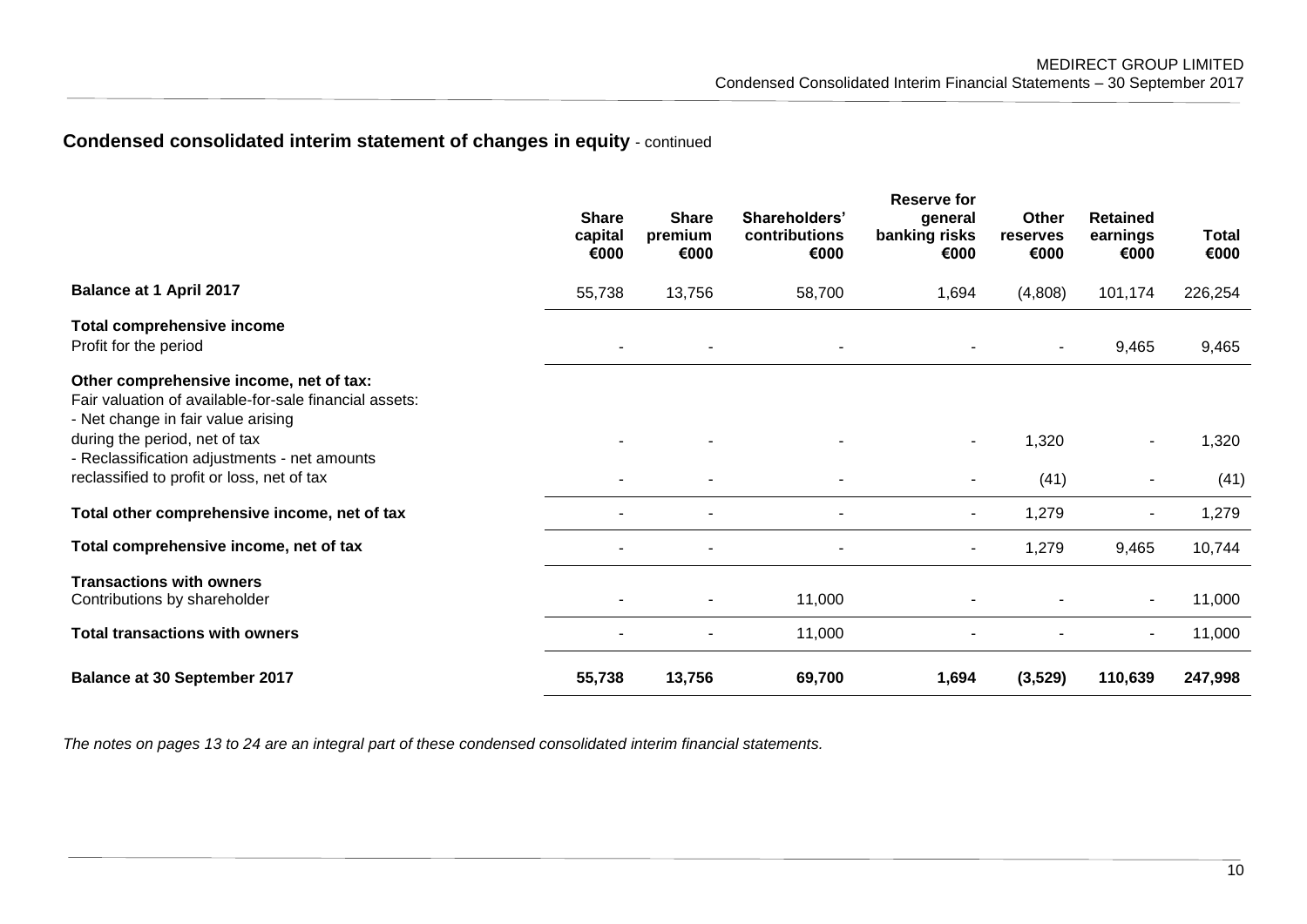# **Condensed consolidated interim statement of cash flows**

|                                                                 | <b>Period from</b><br>1 April to<br>30 September<br>2017<br>€000 | Period from<br>1 April to<br>30 September<br>2016<br>€000 |
|-----------------------------------------------------------------|------------------------------------------------------------------|-----------------------------------------------------------|
| Cash flows from operating activities                            |                                                                  |                                                           |
| Interest and commission receipts                                | 57,687                                                           | 50,714                                                    |
| Interest and commission payments                                | (13, 599)                                                        | (17, 481)                                                 |
| Payments to employees and suppliers                             | (25, 721)                                                        | (22,600)                                                  |
| Operating profit before changes in operating assets/liabilities | 18,367                                                           | 10,633                                                    |
| Decrease/(increase) in operating assets:                        |                                                                  |                                                           |
| - Reserve deposit with Central Banks                            | 86,085                                                           | (1,369)                                                   |
| - Loans and advances to financial institutions and customers    | (127, 297)                                                       | (189, 444)                                                |
| (Decrease)/increase in operating liabilities:                   |                                                                  |                                                           |
| - Amounts owed to financial institutions and customers          | (38, 592)                                                        | 140,598                                                   |
| - Other payables                                                | 11,035                                                           | 15,428                                                    |
| - Derivative financial instruments                              | (373)                                                            | (11, 674)                                                 |
| Tax refunded/(paid)                                             | 4,524                                                            | (2,793)                                                   |
| Net cash used in operating activities                           | (46, 251)                                                        | (38,621)                                                  |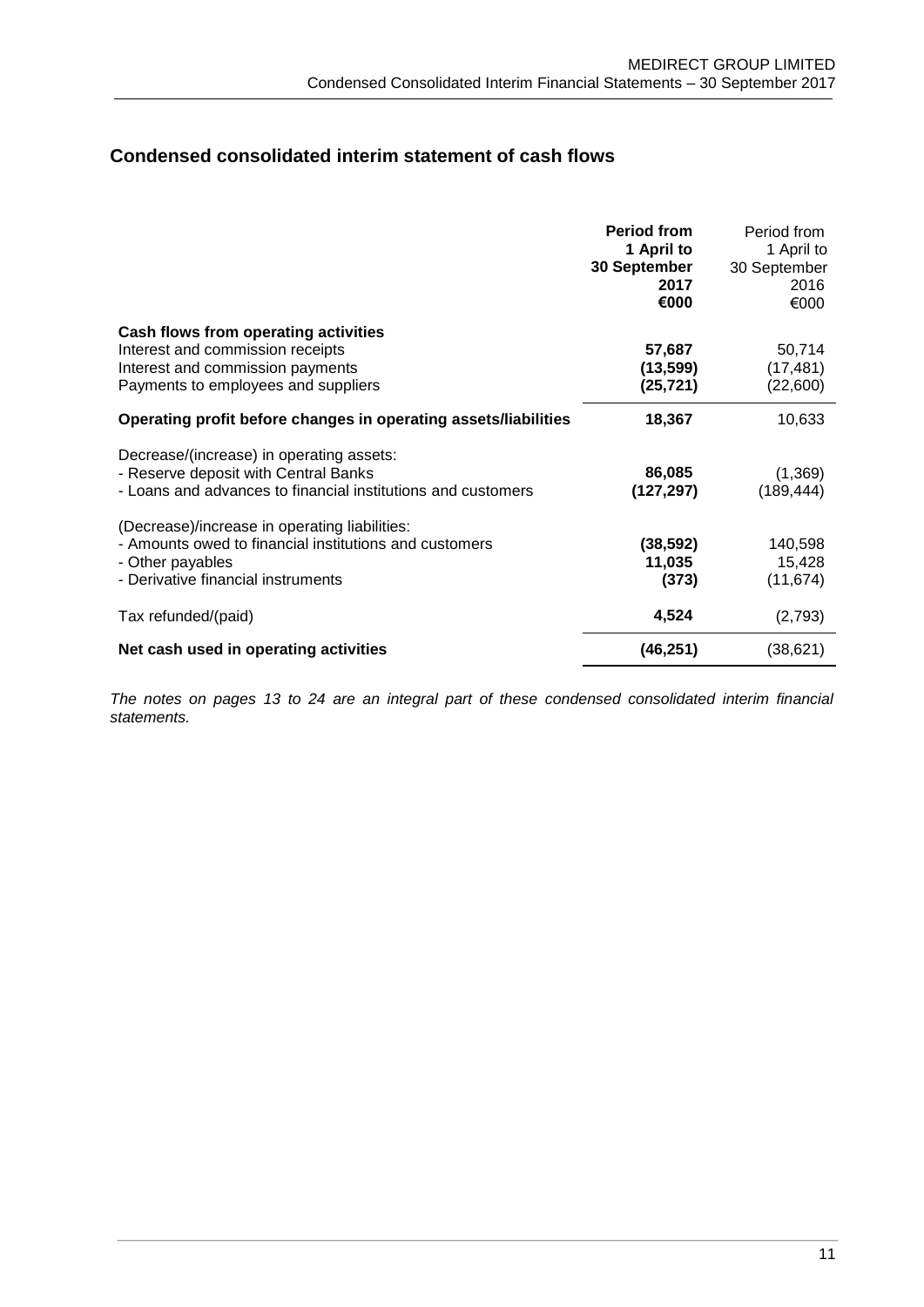## **Condensed consolidated interim statement of cash flows** - continued

|                                                                                                              | <b>Period from</b><br>1 April to | Period from<br>1 April to |
|--------------------------------------------------------------------------------------------------------------|----------------------------------|---------------------------|
|                                                                                                              | 30 September                     | 30 September              |
|                                                                                                              | 2017                             | 2016                      |
|                                                                                                              | €000                             | €000                      |
| Net cash used in operating activities                                                                        | (46, 251)                        | (38,621)                  |
| Cash flows from investing activities                                                                         |                                  |                           |
| Net acquisitions of property and equipment and<br>intangible assets                                          |                                  | (8)                       |
| Net disposals and maturities of available-for-sale assets<br>Net disposals of investments held at fair value | 98,469                           | 78,648                    |
| through profit or loss                                                                                       |                                  | 81                        |
| Net cash from investing activities                                                                           | 98,469                           | 78,721                    |
| Cash flows from financing activities                                                                         |                                  |                           |
| Shareholders' contributions                                                                                  | 11,000                           |                           |
| Dividends paid                                                                                               |                                  | (2,500)                   |
| Net advances of loan to parent                                                                               |                                  | 692                       |
| Net advances from group companies                                                                            | 787                              | 1,279                     |
| Net cash from/(used in) financing activities                                                                 | 11,787                           | (529)                     |
| Net increase in cash and cash equivalents                                                                    | 64,005                           | 39,571                    |
| Cash and cash equivalents at the beginning of the period                                                     | 102,193                          | (35, 937)                 |
| Cash and cash equivalents at the end of the period                                                           | 166,198                          | 3,634                     |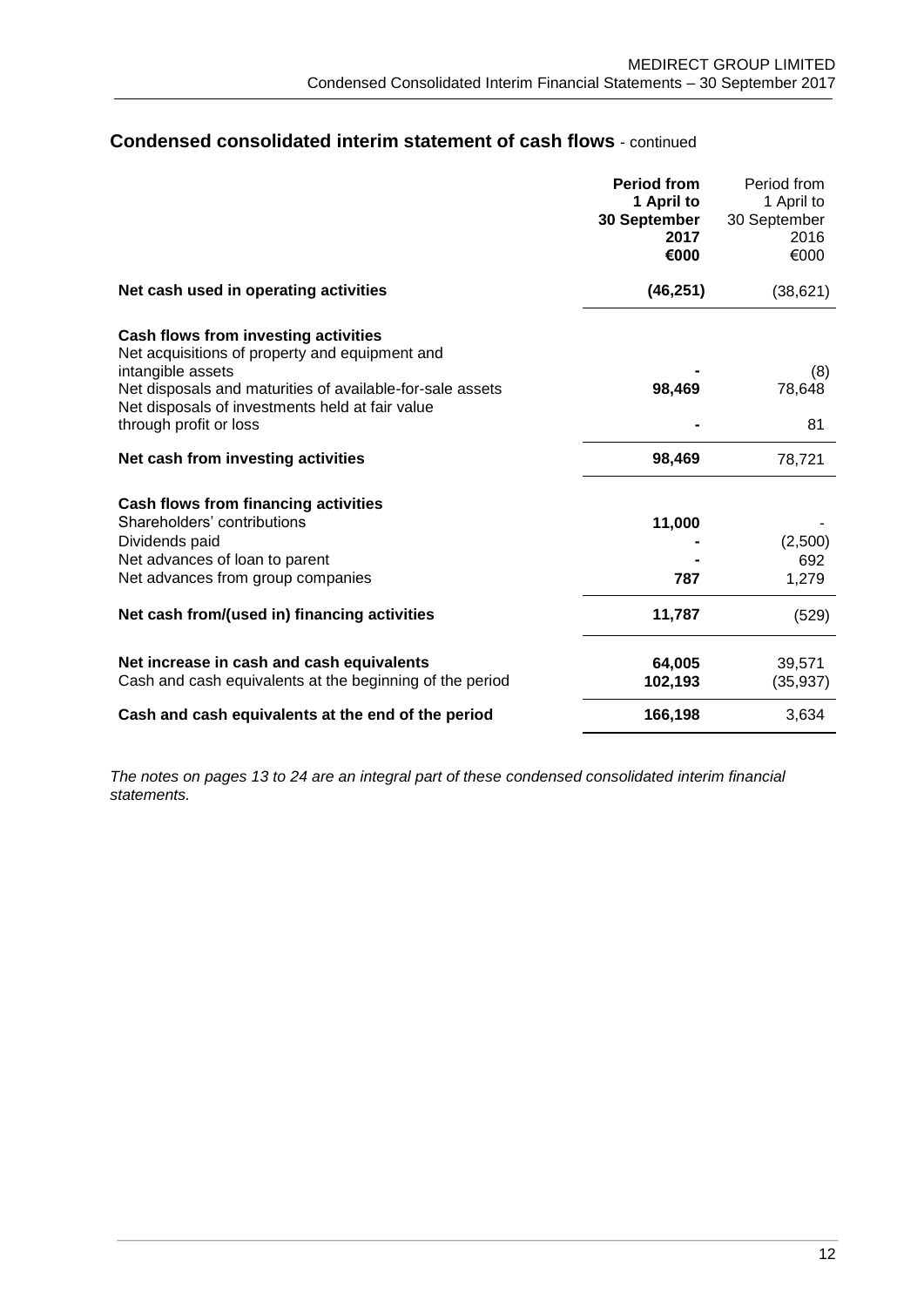## **Notes to the condensed consolidated interim financial statements**

## **1. Reporting entity**

MeDirect Group Limited ("the Company") is domiciled and incorporated in Malta. These condensed consolidated interim financial statements ("interim financial statements") as at and for the six months ended 30 September 2017 comprise the Company and its subsidiaries Charts Investment Management Service Limited and MeDirect Bank (Malta) plc ("MeDirect Malta") with its subsidiary MeDirect Bank S.A. ("MeDirect Belgium"), together referred to as the "Group" or "MDB Group".

The comparative consolidated financial information also includes for consolidation purposes financial information attributable to Mediterranean Corporate Bank Limited ("MedCorp").

On 21 November 2016, MeDirect Malta announced that the boards of directors of MeDirect Malta and MedCorp have each voted to merge MedCorp into MeDirect Malta. The regulatory approval was obtained on 8 February 2017 and accordingly, with effect from 1 April 2017, with effect from 1 April 2017, the merger between MeDirect Malta and MedCorp became effective for accounting purposes. Thus all the transactions of MedCorp have been treated as being those of MeDirect Malta with effect from 1 April 2017.

The financial statements of the Group as at and for the year ended 31 March 2017 are available upon request from the Company's registered office and are available for viewing on the website [www.medirect.com.mt.](http://www.medirect.com.mt/)

The principal activities of the Group comprise lending to international corporates and the provision of banking services primarily to the mass affluent sector in Malta and Belgium, focusing primarily on term deposit savings and wealth management, as well as local corporate banking in Malta.

## **2. Basis of preparation**

These condensed consolidated interim financial statements for the six months ended 30 September 2017 have been prepared in accordance with International Financial reporting Standards (IFRSs) as adopted by the EU applicable to interim financial reporting (IAS 34 'Interim Financial Reporting'). They do not include all information required for a complete set of financial statements prepared in accordance with International Financial Reporting Standards, as adopted by the EU. However, selected explanatory notes are included to explain events and transactions that are significant to an understanding of the changes in the Group's financial position and performance since the last annual financial statements as at and for the year ended 31 March 2017.

As required by IAS 34 'Interim Financial Reporting', adopted by the EU, these interim financial statements include a comparative statement of financial position presenting information as at the previous financial year end, and comparative statements of comprehensive income presenting information for the comparable interim periods of the immediately preceding financial year.

The condensed consolidated interim financial statements have been extracted from MeDirect Group Limited's unaudited Group management accounts for the six months ended 30 September 2017, and have been reviewed in terms of ISRE 2410 'Review of Interim Financial Information Performed by the Independent Auditor of the Entity'.

## **3. Significant accounting policies**

The accounting policies applied by the Group in these interim financial statements are consistent with those applied in the financial statements for the year ended 31 March 2017.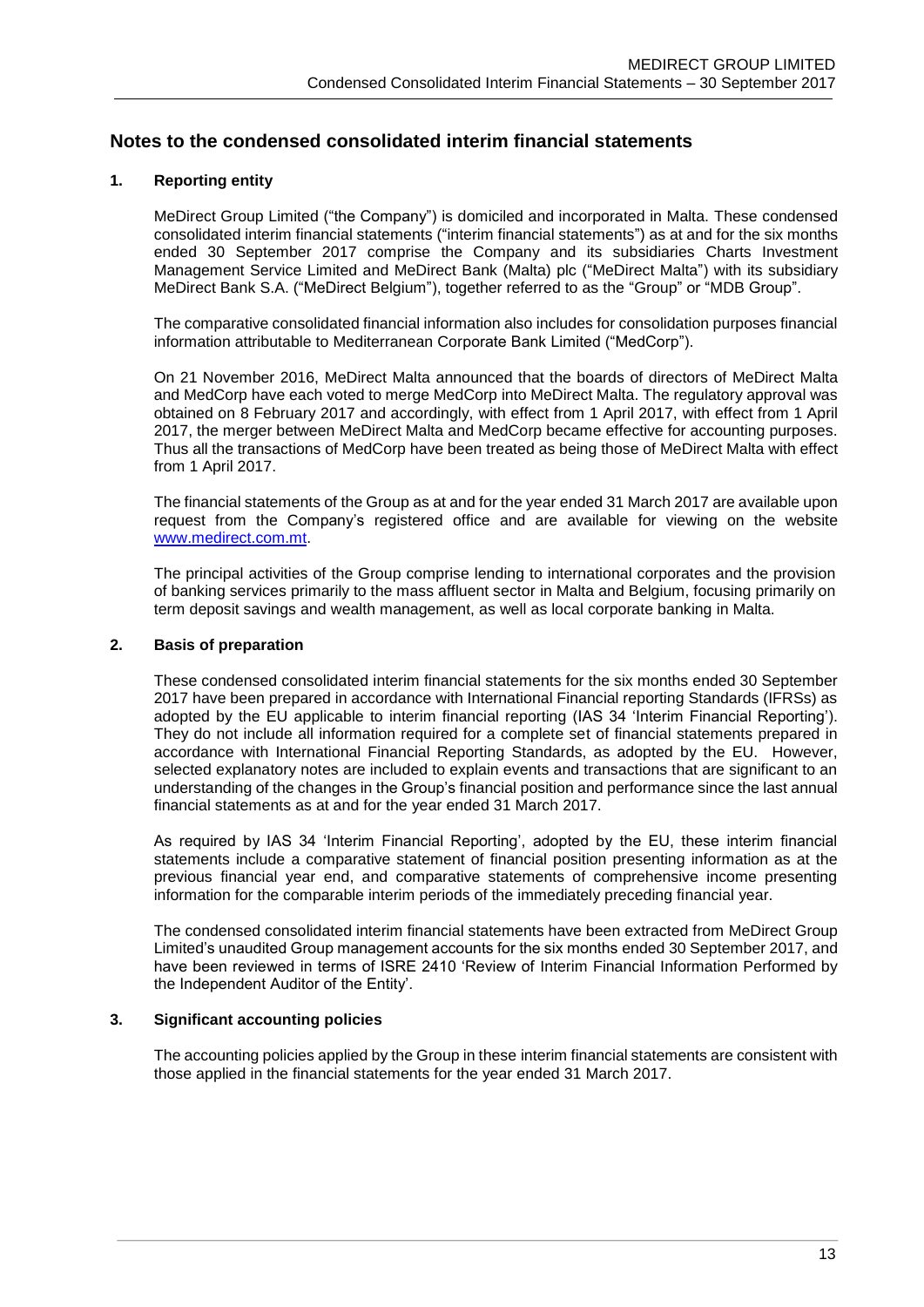## **3. Significant accounting policies** - continued

There were no new standards adopted during the six month period ended 30 September 2017. However, the Group adopted interpretations and amendments to standards which had an insignificant effect on the interim financial statements.

There are no standards, other than IFRS 9, that are not yet effective and that would be expected to have a material impact on the Group in the current or future reporting periods and on foreseeable future transactions.

## *IFRS 9 'Financial Instruments'*

In July 2014, the IASB issued IFRS 9 "Financial Instruments", which is the comprehensive standard to replace IAS 39 "Financial Instruments: Recognition and Measurement", and includes requirements for classification and measurement of financial assets and liabilities, impairment of financial assets and hedge accounting. The European Commission has adopted IFRS 9 Financial Instruments with Regulation (EC) No 2016/2067 of 22 November 2016. The EU effective date is the same as the IASB's effective date (annual periods beginning on or after 1 January 2018).

The classification and measurement and impairment requirements are applied retrospectively by adjusting the opening statement of financial position at the date of initial application, with no requirement to restate comparative periods. The Group does not intend to restate its comparative periods. Accordingly, all adjustments resulting from the transition will be applied by adjusting the opening statement of financial position as at 1 April 2018. However the entity will provide detailed transition disclosures in accordance with the amended requirements of IFRS 7.

Within the Group, an IFRS 9 Implementation Project (the Project) was set up in 2016 to prepare for implementation of IFRS 9 and significant preparatory and design work has taken place. The Project is sponsored by the Group Chief Financial Officer. A Steering Committee comprising senior management from Finance, Risk, Business Development, Treasury, Strategy and Technology has been established.

In respect of the impairment and classification and measurement implementation programmes for financial assets, work has progressed taking cognisance of adoption on 1 April 2018, with focus during 2017 on quantifying impact, model validation and finalising processes, governance and controls.

As permitted by IFRS 9, the Group will continue applying the IAS 39 hedge accounting requirements but will provide the new hedge accounting disclosures required by the amended IFRS 7.

The Group will disclose the financial impact estimates when the implementation programme, validation and testing are further advanced, no later than MDB Group Annual Report 2018.

For further information on this standard refer to the MDB Group 2017 Annual Report.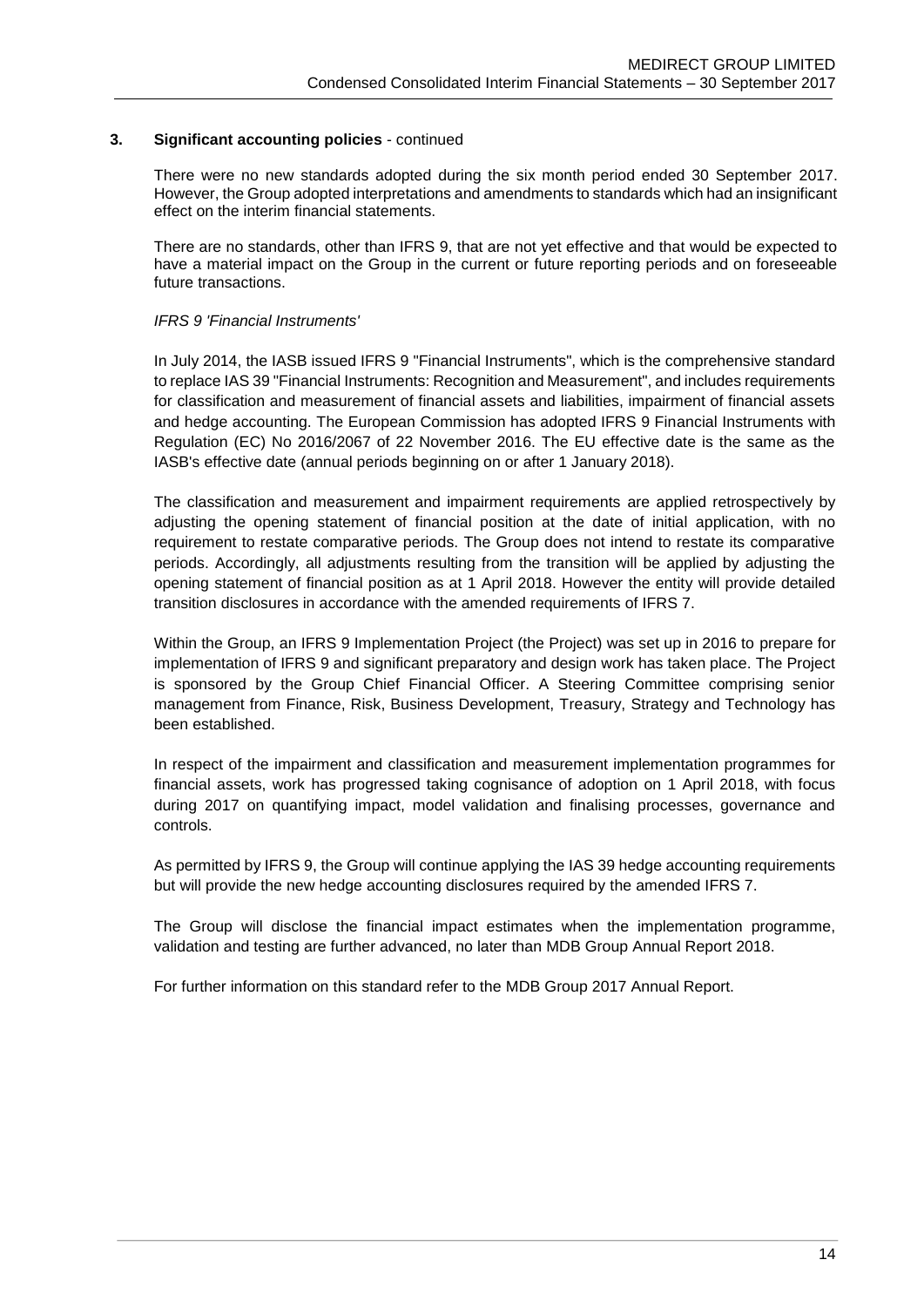## **4. Critical accounting estimates and judgements in applying the Group's accounting policies**

Estimates and judgements are continually evaluated and based on historical experience and other factors including expectations of future events that are believed to be reasonable under the circumstances.

The Group makes estimates and assumptions concerning the future. The resulting accounting estimates will, by definition, seldom equal the related actual results. These estimates and assumptions present a risk of causing a material adjustment to the carrying amounts of assets and liabilities within the next financial year. The Group's management also makes judgements, apart from those involving estimations, in the process of applying the entity's accounting policies that may have a significant effect on the amounts recognised in the financial statements.

Estimates and underlying assumptions are reviewed on an ongoing basis. Revisions to estimates are recognised prospectively.

The significant judgements made by management in applying the Group's accounting policies and the key sources of estimation uncertainty impacting the preparation of these interim financial statements are the same as those that applied to the preparation of the financial statements as at and for the year ended 31 March 2017, as disclosed in those financial statements.

## **5. Operating segments**

The Group has a single reportable segment represented by the investment in high credit quality collateralised instruments together with corporate lending and wealth management business. The Group's products and services and geographical areas are comparable to those as at 31 March 2017. Information about financial risks, credit concentration by sector and location, together with revenues from the single reportable segment can be obtained from the financial statements for the year ended 31 March 2017. The investment portfolio is spread across a large number of exposures diversified across the following categories: government, financial institutions and corporates.

## **6. Taxation**

Income tax expense is recognised based on management's best estimate of the weighted average annual income tax rate expected for the financial year applied to the pre-tax income of the interim period.

The negative effective consolidated tax rate in the financial period ended 30 September 2017 is mainly attributable to the deferred tax recognised, on the losses registered by MeDirect Belgium throughout this financial period, at a tax rate that is higher than the effective tax rate applicable on the profits generated by MeDirect Malta. Furthermore, throughout the financial period ended 30 September 2017, expenditure reflected in the accounting records of MeDirect Belgium in relation to its international corporate lending, that is reversed on consolidation, resulted in a lower effective tax rate.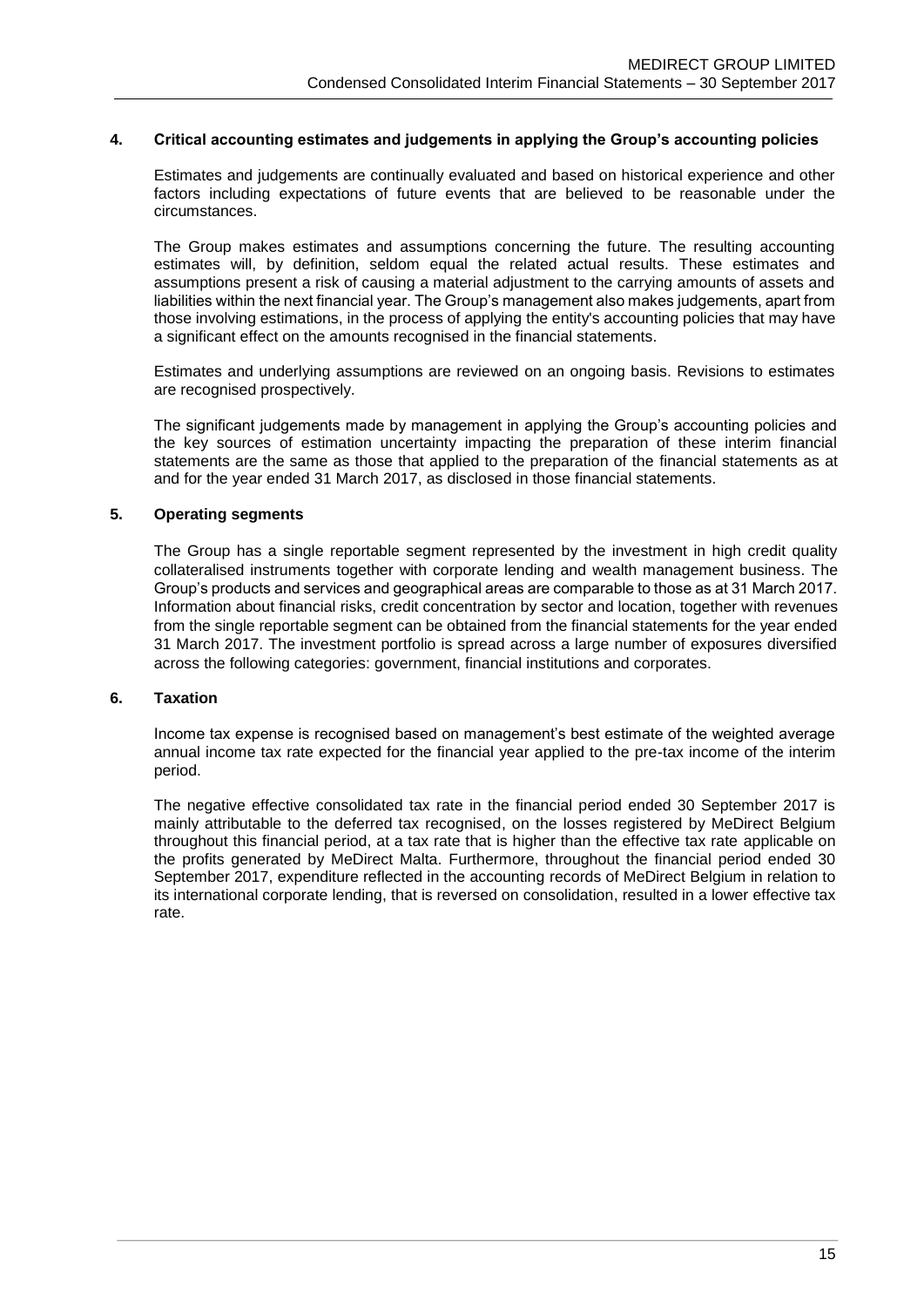## **7. Financial instruments**

All aspects of the Group's financial risk management objectives and policies are consistent with those disclosed in the financial statements as at and for the year ended 31 March 2017.

*7.1 Impairment - Loans and advances to customers*

|                                                        | <b>Specific</b> | <b>Collective</b> |          |
|--------------------------------------------------------|-----------------|-------------------|----------|
|                                                        | allowances      | allowances        | Total    |
| Year ended 31 March 2017                               | €000            | €000              | €000     |
| At 1 April 2016                                        | 12,369          | 4,439             | 16,808   |
| Impairment allowance for the period                    |                 |                   |          |
| Write-downs                                            | 3,663           | 5,094             | 8,757    |
| Reversal due to realisation                            | (116)           |                   | (116)    |
| Reversal due to change in estimates                    | (1,400)         |                   | (1,400)  |
| Reversal of prior period allowance                     |                 | (4, 439)          | (4, 439) |
| Exchange differences                                   | 23              |                   | 23       |
| At 30 September 2016                                   | 14,539          | 5,094             | 19,633   |
| Impairment allowance for the period                    |                 |                   |          |
| Write-downs                                            | 2,826           | 5,134             | 7,960    |
| Reversal due to realisation                            | (732)           |                   | (732)    |
| Reversal of prior period allowance                     |                 | (5,094)           | (5,094)  |
| Exchange differences                                   | 295             |                   | 295      |
| At 31 March 2017                                       | 16,928          | 5,134             | 22,062   |
|                                                        |                 |                   |          |
| Period ended 30 September 2017                         | 16,928          | 5,134             | 22,062   |
| At 1 April 2017<br>Impairment allowance for the period |                 |                   |          |
| Write-downs                                            |                 | 5,176             | 5,176    |
| Reversal due to realisation                            | (1,063)         |                   | (1,063)  |
| Reversal due to restructuring                          |                 |                   |          |
| of financial instrument                                | (4,784)         |                   | (4, 784) |
| Reversal of prior period allowance                     |                 | (5, 134)          | (5, 134) |
| Exchange differences                                   | (640)           |                   | (640)    |
| At 30 September 2017                                   | 10,441          | 5,176             | 15,617   |

The net impairment charges in the period ended 30 September 2017 disclosed within the condensed consolidated interim statement of comprehensive income is presented net of bad debts written off amounting to €6.8 million.

## *7.2 Fair value measurement*

'Fair value' is the price that would be received to sell an asset or paid to transfer a liability in an orderly transaction between market participants at the measurement date in the principal or, in its absence, the most advantageous market to which the Group has access at that date. The fair value of a liability reflects its non-performance risk.

When available, the Group measures the fair value of an instrument using quoted price in an active market for that instrument. A market is regarded as active if the transactions for the asset or liability takes place with sufficient frequency and volume to provide pricing information on an ongoing basis. The judgement as to whether a market is active may include, but is not restricted to, the consideration of factors such as the magnitude and frequency of trading activity, the availability of prices and the size of bid/offer spreads.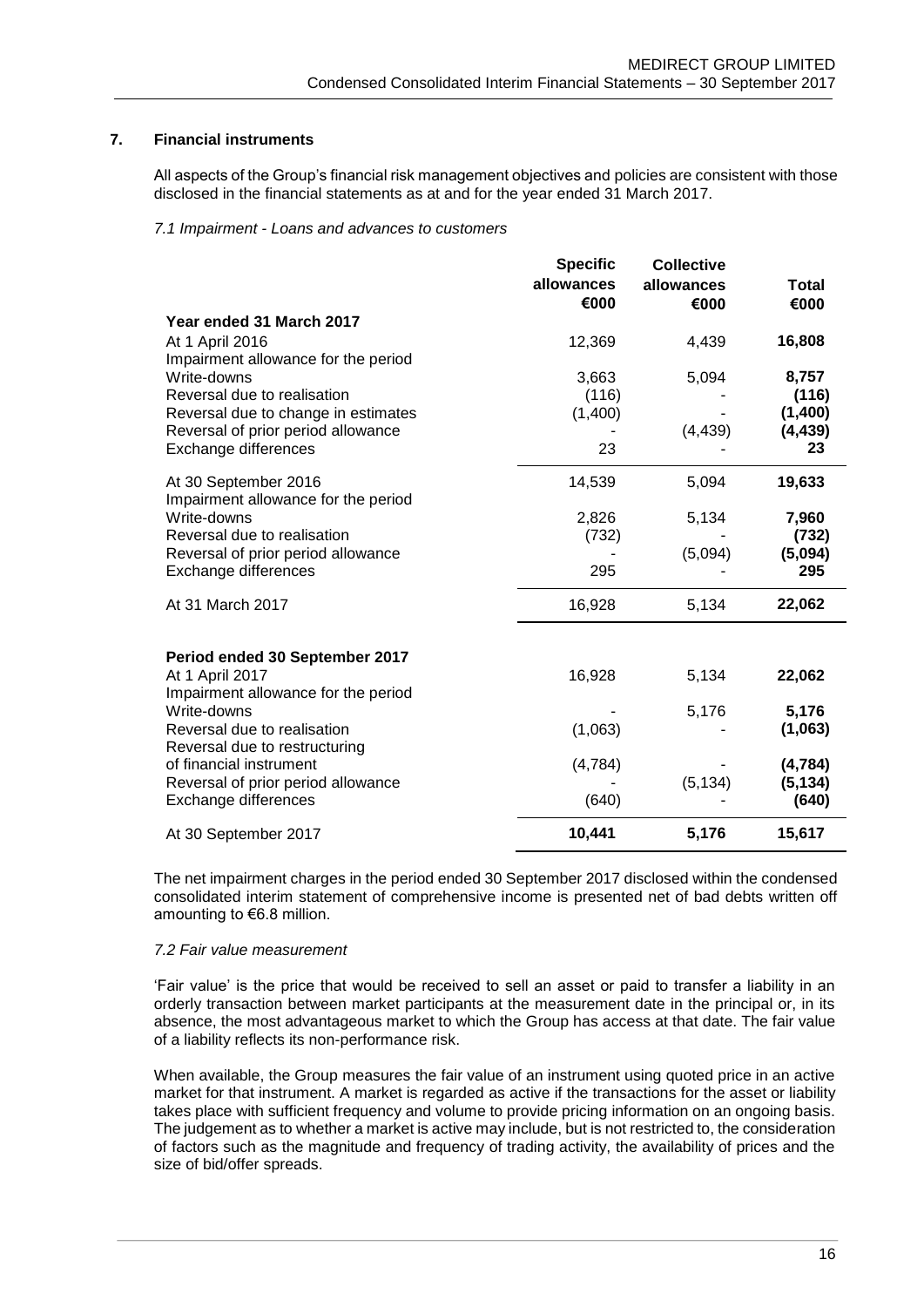#### *7.2 Fair value measurement* - continued

If there is no quoted price in an active market, then the Group uses valuation techniques that maximise the use of relevant observable inputs and minimise the use of unobservable inputs. The chosen valuation technique incorporates all of the factors that market participants would take into account in pricing a transaction.

If an asset or a liability measured at fair value has a bid price and an ask price, then the Group measures assets and long positions at a bid price and liabilities and short positions at an ask price.

#### 7.2.1 Fair value hierarchy

The Group measures fair values using the following fair value hierarchy that reflects the significance of the inputs used in making the measurements:

- Level 1: inputs that are quoted market prices (unadjusted) in active markets for identical instruments.
- Level 2: inputs other than quoted market prices included within Level 1 that are observable either directly (i.e. as prices) or indirectly (i.e. derived from prices). This category includes instruments valued using: quoted market prices in active markets for similar instruments; quoted prices for identical or similar instruments in markets that are considered less than active; or other valuation techniques where all significant inputs are directly or indirectly observable from market data. Financial instruments which are generally included in this category include over-the-counter derivatives where the fair value is based on observable inputs.
- Level 3: inputs that are unobservable. This category includes all instruments for which the valuation technique includes inputs not based on observable data and the unobservable inputs have a significant effect on the instrument's valuation. This category includes instruments that are valued based on quoted prices for similar instruments for which significant unobservable adjustments or assumptions are required to reflect differences between the instruments.

#### 7.2.2 Use of valuation techniques

In the event that the market for a financial instrument is not active, a valuation technique is used. Valuation techniques may incorporate assumptions about factors that other market participants would use in their valuations, including:

- the likelihood and expected timing of future cash flows on the instrument;
- selecting an appropriate discount rate for the instrument; and
- judgement to determine what model to use to calculate fair value in areas where the choice of valuation model is particularly subjective.

A range of valuation techniques is employed, dependent on the instrument type and available market data. Most valuation techniques are based upon discounted cash flow analyses, in which expected future cash flows are calculated and discounted to present value using a discounting curve. Prior to considering credit risk, the expected future cash flows may be known, as would be the case for the fixed leg of an interest rate swap, or may be uncertain and require projection, as would be the case for the floating leg of an interest rate swap. Projection utilises market forward curves, if available.

Assumptions and inputs used in valuation techniques include risk-free and benchmark interest rates, credit spreads and other premiums used in estimating discount rates, bond and foreign currency exchange rates and expected price volatilities and correlations.

The objective of valuation techniques is to arrive at a fair value measurement that reflects the price that would be received to sell the asset or paid to transfer the liability in an orderly transaction between market participants at the measurement date.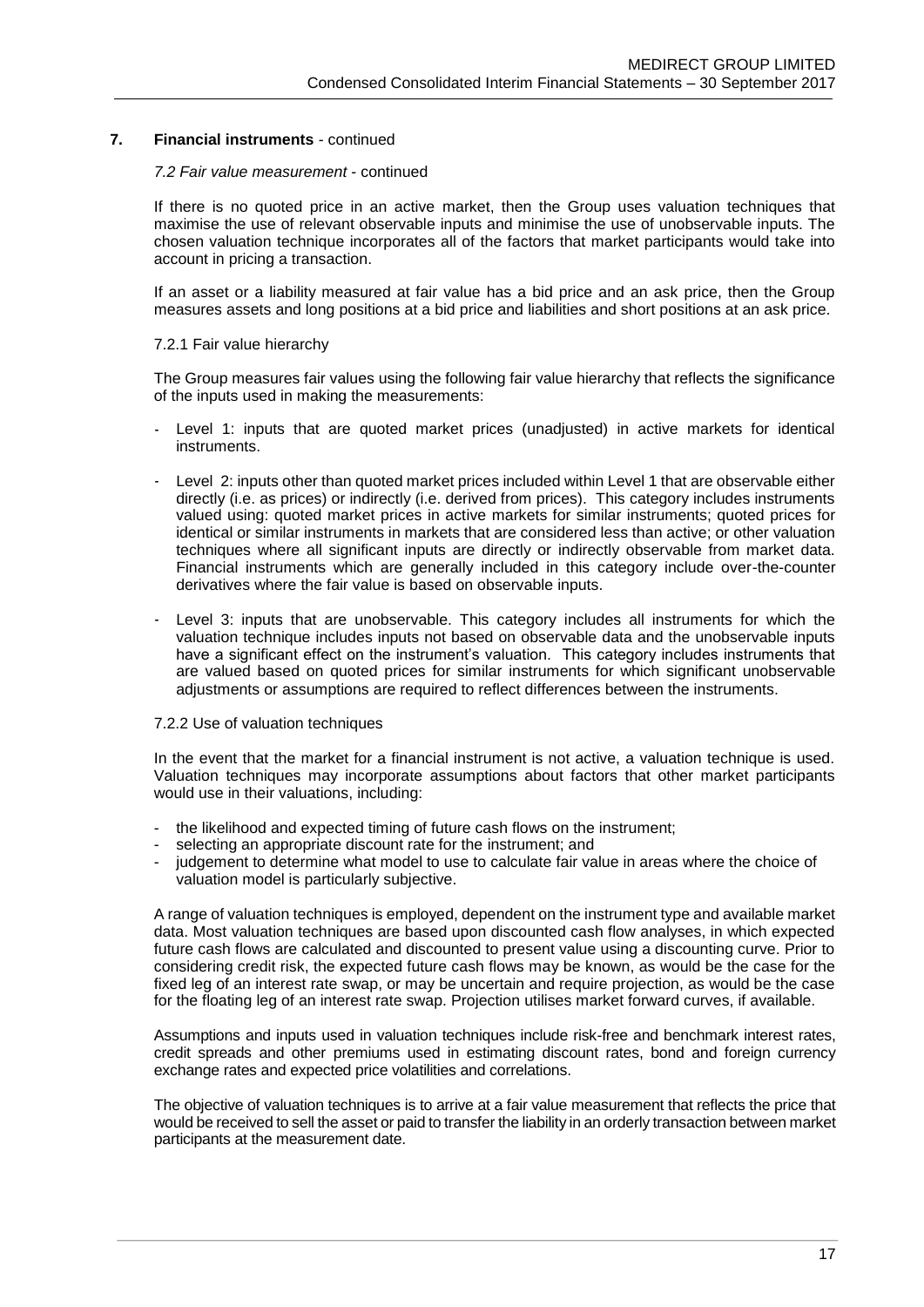#### *7.2 Fair value measurement* - continued

#### 7.2.2 Use of valuation techniques - continued

The Group uses widely recognised valuation models for determining the fair value of common and simple financial instruments, such as interest rate and currency swaps that use only observable market data and require minimal management judgement and estimation.

Fair value of investment securities in inactive markets are based on:

- quoted prices of similar instruments, performing numerical procedures such as interpolation when input values do not directly correspond to the most active market trade parameters; or
- price quotations in respect of orderly transactions between market participants provided by reputable dealers.

#### 7.2.3 Financial instruments measured at fair value

The following table analyses financial instruments measured at fair value at the end of the reporting period, by the respective levels within the fair value hierarchy into which the respective fair value measurement is categorised. The fair value amounts are based on the carrying amounts reflected in the condensed consolidated interim statement of financial position.

| <b>MDB Group</b>                                                                                                | Level 1<br>€000 | Level 2<br>€000 | Level 3<br>€000 | Total<br>€000    |
|-----------------------------------------------------------------------------------------------------------------|-----------------|-----------------|-----------------|------------------|
| As at 30 September 2017<br><b>Assets</b><br>Investments<br>- Available-for-sale                                 | 595,834         |                 |                 | 595,834          |
| Derivative financial instruments                                                                                |                 | 615             |                 | 615              |
| <b>Total financial assets</b>                                                                                   | 595,834         | 615             |                 | 596,449          |
| Liabilities<br>Derivative financial instruments                                                                 |                 | 7,148           |                 | 7,148            |
| <b>Total financial liabilities</b>                                                                              |                 | 7,148           |                 | 7,148            |
| As at 31 March 2017<br><b>Assets</b><br>Investments<br>- Available-for-sale<br>Derivative financial instruments | 698,474         | 1,627           |                 | 698,474<br>1,627 |
| <b>Total financial assets</b>                                                                                   | 698,474         | 1,627           |                 | 700,101          |
| Liabilities<br>Derivative financial instruments                                                                 |                 | 2,323           |                 | 2,323            |
| <b>Total financial liabilities</b>                                                                              |                 | 2,323           |                 | 2,323            |

As at 30 September 2017 and at 31 March 2017 the fair value of the available-for-sale (AFS) investment securities represents the closing bid price quoted in an active market.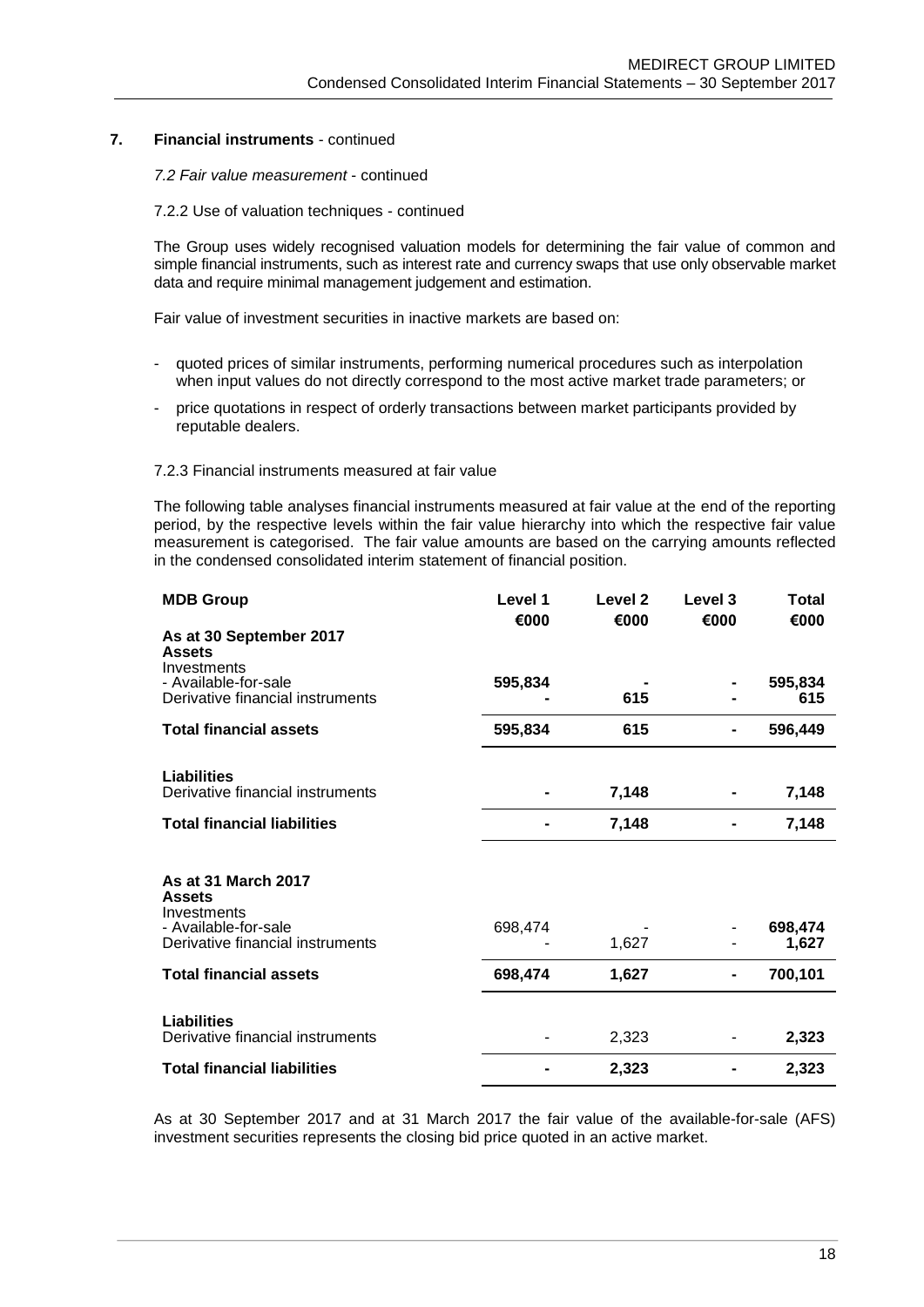## *7.2 Fair value measurement* - continued

#### 7.2.3 Financial instruments measured at fair value - continued

Level 2 instruments principally comprise derivatives held for risk management that are fair valued based on valuation models with the key methodology utilised comprising the calculation of the net present value of a series of expected cash flows, taking into account the different terms of each specific contract/instrument (discounted cash flow approach). These models use as their basis independently sourced market parameters including, for example, interest rate yield curves. Market parameters are either directly observable or are implied from observable instrument prices. The model may perform numerical procedures in respect of pricing such as interpolation when input values do not directly correspond to the most active market trade parameters.

## 7.2.4 Transfers between levels

The Group recognises transfers between levels of the fair value hierarchy as of the end of the reporting period during which the transfer has occurred.

There were no transfers between Level 1 and Level 2 of the fair value hierarchy during the period from 1 April 2017 to 30 September 2017 and during the financial year ended 31 March 2017.

#### *7.3 Financial instruments not measured at fair value*

The following table sets out the fair values of financial instruments not measured at fair value and analyses them by the respective level within the fair value hierarchy into which the respective fair value measurement is categorised. This table includes only financial instruments in respect of which fair value is estimated to be materially different than the carrying amounts.

#### **MeDirect Malta Group**

| As at 30 September 2017                                                 | Level 1<br>€000 | Level <sub>2</sub><br>€000 | Level <sub>3</sub><br>€000 | <b>Total</b><br>fair values<br>€000 | <b>Total</b><br>carrying<br>amount<br>€000 |
|-------------------------------------------------------------------------|-----------------|----------------------------|----------------------------|-------------------------------------|--------------------------------------------|
| <b>Assets</b><br>Loans and advances to customers                        |                 | 1,464,411                  |                            | 1,464,411                           | 1,475,447                                  |
| <b>Total financial assets</b>                                           |                 | 1,464,411                  |                            | 1,464,411                           | 1,475,447                                  |
| Liabilities<br>Subordinated liabilities                                 | 49,270          |                            |                            | 49,270                              | 46,912                                     |
| <b>Total financial liabilities</b>                                      | 49,270          |                            |                            | 49,270                              | 46,912                                     |
| As at 31 March 2017<br><b>Assets</b><br>Loans and advances to customers |                 | 1,376,317                  | -                          | 1,376,317                           | 1,388,754                                  |
| <b>Total financial assets</b>                                           | Ξ.              | 1,376,317                  | -                          | 1,376,317                           | 1,388,754                                  |
| <b>Liabilities</b><br>Subordinated liabilities                          | 49,287          |                            |                            | 49,287                              | 47,043                                     |
| <b>Total financial liabilities</b>                                      | 49,287          |                            |                            | 49,287                              | 47,043                                     |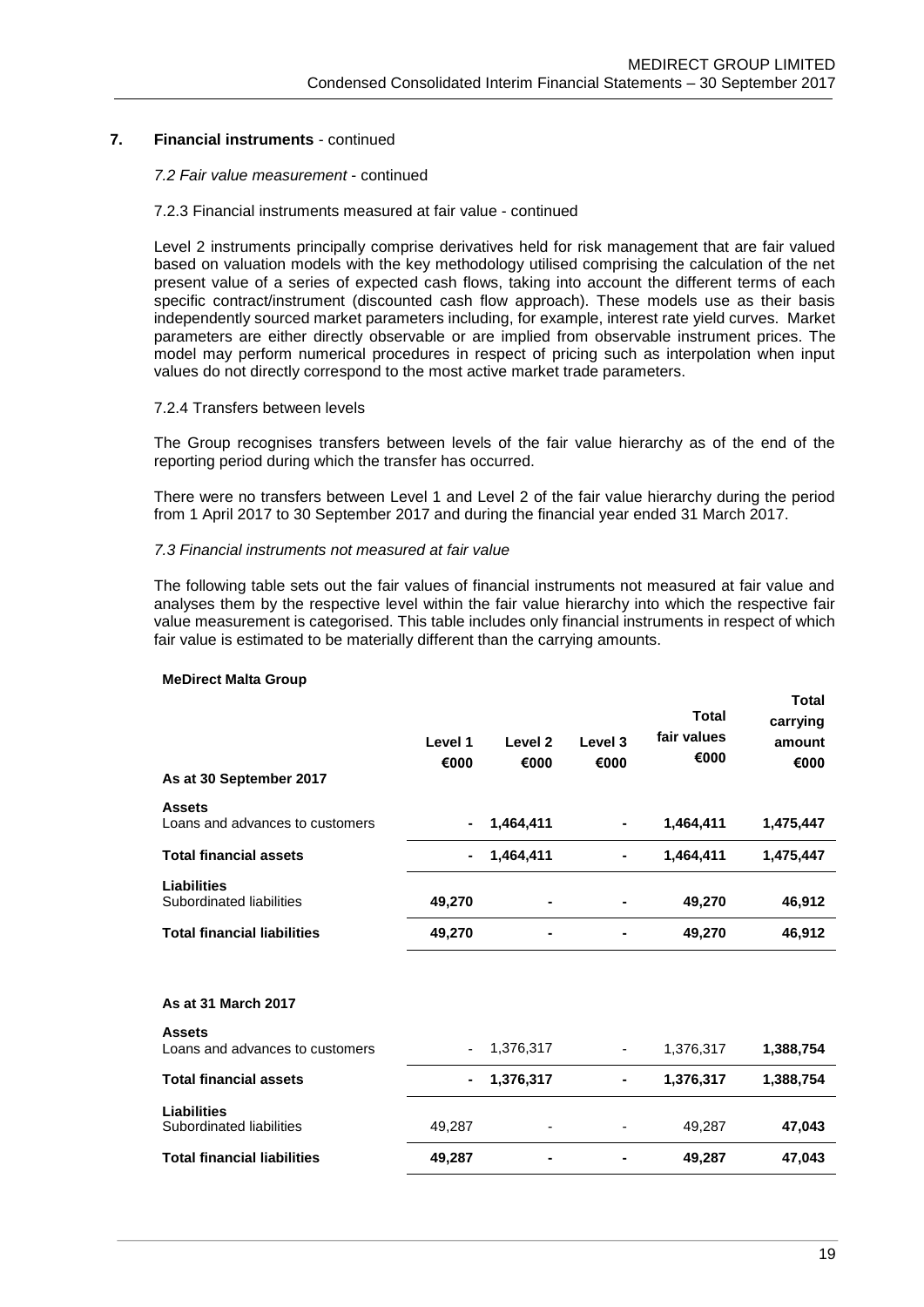## *7.3 Financial instruments not measured at fair value* - continued

The Level 1 fair values reflected in the preceding tables consist of quoted market prices of debt securities issued which are traded in active markets.

The Level 2 fair value disclosures mainly comprise price quotations in respect of internationally traded loans and advances, consisting of the Group's international loan book with foreign corporates.

The Group's financial instruments not measured at fair value comprise balances with Central Banks, loans and advances to financial institutions and customers, and amounts owed to financial institutions and customers. The fair values of these financial assets and liabilities are not disclosed given that the carrying amount is a reasonable approximation of fair value because these are either re-priced to current market rates frequently or are short-term in nature.

'Loans and advances to financial institutions' of the MeDirect Malta Group amounting to €110.9 million (31 March 2017: €106.9 million) which represent 100% of all loans and advances to financial institutions, re-price or mature in less than one year; hence their fair value is not deemed to differ materially from their carrying amount at the reporting date.

The carrying amount for local loans and advances to customers amounting to  $\epsilon$ 77.4 million (31 March 2017: €56.7 million) approximates their fair value because these loans are re-pricable at the Group's discretion.

All trade receivables amounting to €4.1 million (31 March 2017: €4.5 million) are stated net of specific impairment allowance, within loans and advances to customers. Hence their fair value is not deemed to differ materially from their carrying amount at the reporting date.

Fair values are estimated using discounted cash flows, applying market rates. These estimates are considered Level 2 fair value estimates.

The majority of the 'Amounts owed to financial institutions' of the Group amounting to €266 million (31 March 2017:  $\epsilon$ 359.2 million) and 'Amounts owed to customers' of the Group amounting to  $\epsilon$ 1.6 billion (31 March 2017: €1.6 billion), sourced from the Maltese and Belgian markets, re-price or mature in less than one year; hence their fair value is not deemed to differ materially from their carrying amount at the reporting date. Fair values of these liabilities are estimated using discounted cash flows, applying current rates offered for deposits of similar remaining maturities. These are considered Level 2 fair value estimates. The fair value of a demand deposit is not less than the amount payable on demand, discounted from the first date on which the amount payable is required to be paid.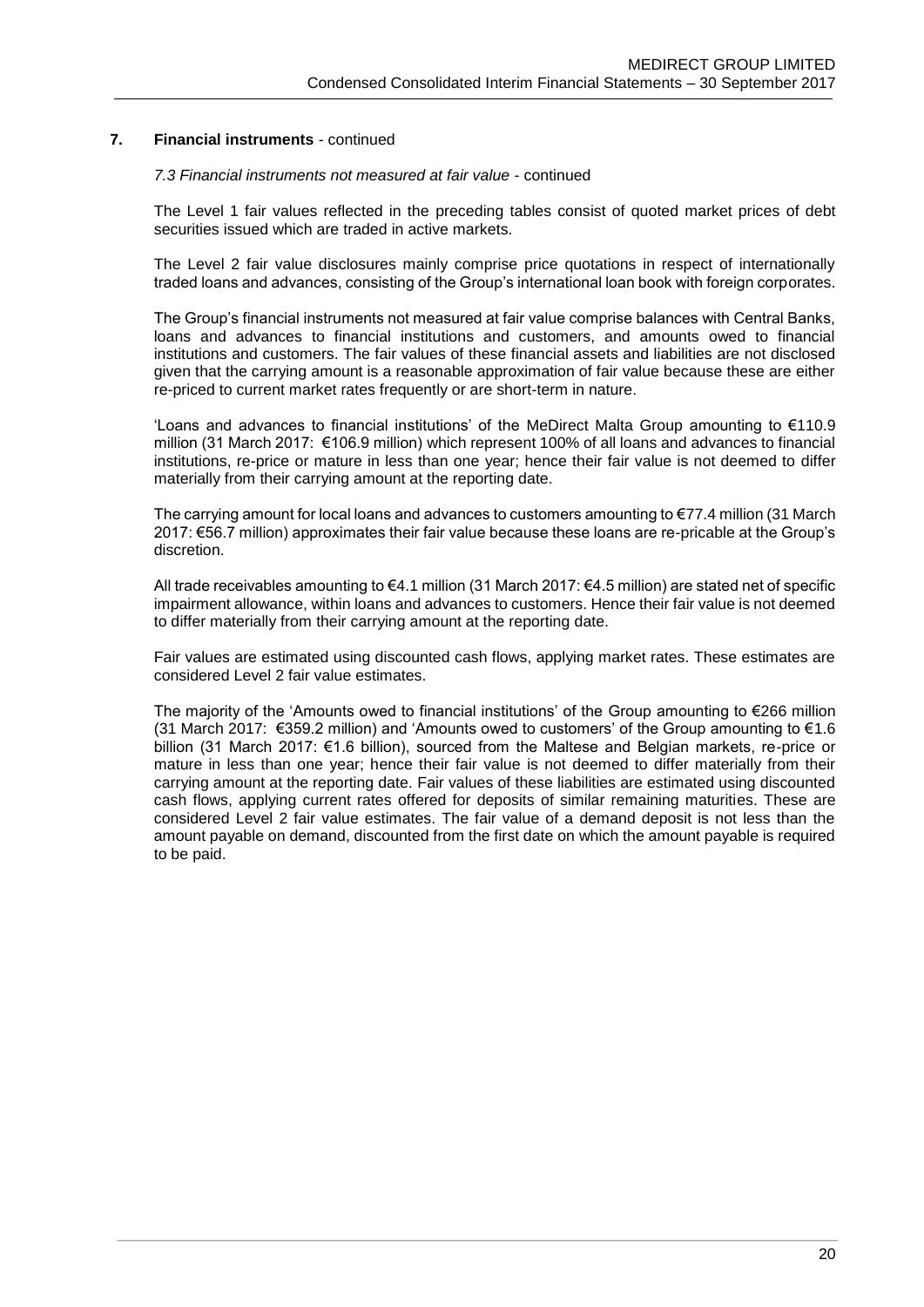## **8. Capital and reserves**

## *Share capital*

|                                          | 30 September | 31 March    |
|------------------------------------------|--------------|-------------|
|                                          | 2017<br>No.  | 2017<br>No. |
|                                          |              |             |
| Issued and fully paid up:                |              |             |
| Ordinary 'A' shares of €1 each           | 56,406,546   | 56,406,546  |
| Ordinary 'B' shares of $\epsilon$ 1 each |              |             |
|                                          | 56,406,547   | 56,406,547  |

At 30 September 2017 and 31 March 2017, the authorised share capital consisted of 100,000,000 ordinary shares of €1 each.

*Movement in issued share capital*

|                                     | <b>Period from</b> |            |
|-------------------------------------|--------------------|------------|
|                                     | 1 April to         | Year ended |
|                                     | 30 September       | 31 March   |
|                                     | 2017               | 2017       |
|                                     | €000               | €000       |
| At beginning and end of period/year | 55,738             | 55,738     |

Issued share capital is stated net of share issue expenses amounting to €0.7 million.

#### *Rights and entitlements attached to ordinary shares*

The holders of the Ordinary 'A' shares shall be entitled to one vote in general meetings for each of such shares held, whilst the holders of the Ordinary 'B' shares shall not be entitled to any vote in respect of those shares. The holders of the Ordinary 'A' shares and the holders of the Ordinary 'B' shares shall be equally entitled to receive notice of general meetings of the Company.

The Ordinary 'B' shares shall not carry any dividend entitlement.

The holders of Ordinary 'A' shares shall be entitled to any surplus assets of the Company on a winding up whilst the holders of the Ordinary 'B' shares shall not be entitled to any surplus assets of the Company on a winding up but shall have a prior claim over the holders of the Ordinary 'A' shares for the return of the nominal value of the said Ordinary 'B' shares.

#### *Share premium*

Share premium as at the reporting date represents the issue of shares in prior periods as follows:

|                                            | Original<br>number       | <b>Premium</b>   | Share premium |               |
|--------------------------------------------|--------------------------|------------------|---------------|---------------|
|                                            | of shares                | per share        | 30 September  | 31 March      |
|                                            |                          |                  | 2017          | 2017          |
| <b>Issue type</b>                          |                          | €                | €000          | €000          |
| Ordinary 'A' shares<br>Ordinary 'B' shares | 39,520,969<br>1,214,991* | 0.3407<br>0.2400 | 13,464<br>292 | 13,464<br>292 |
|                                            |                          |                  | 13,756        | 13,756        |

*\*Converted to one share on 27 June 2014*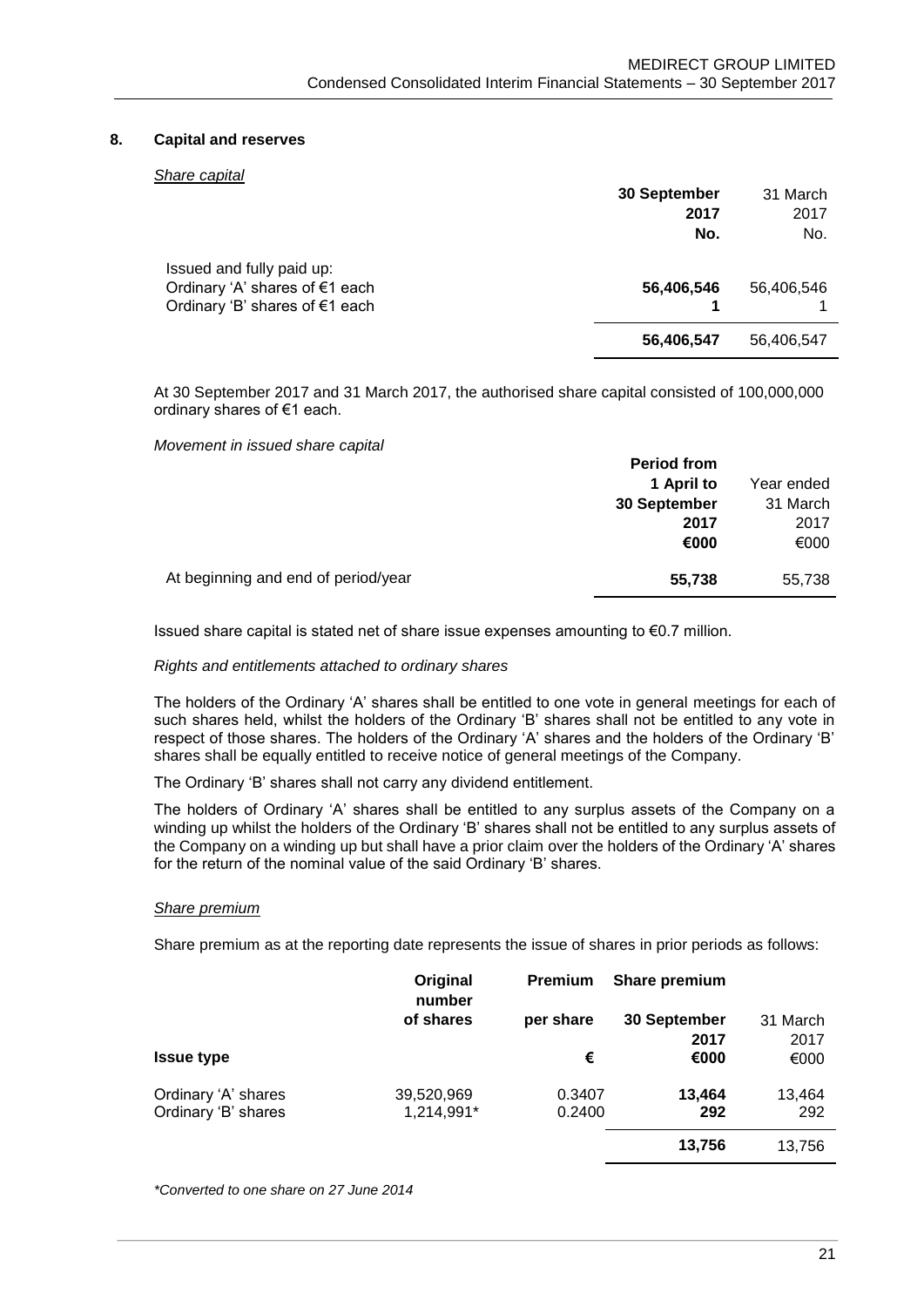## **8. Capital and reserves** - continued

## *Shareholders' contributions*

The terms and conditions of the contributions granted by Medifin Finance Limited render this instrument equity in nature in accordance with the requirements of IAS 32: Financial Instruments - Presentation:

- The Company has no obligation to bear any servicing cost or transfer any economic benefits of any kind to the Contributor or any other person in return; and
- The Company has no obligation to repay the contributions.

The contributions are eligible as own funds in terms of the Capital Requirements Regulation.

By virtue of extraordinary resolutions dated 20 September 2017 and 27 September 2017, the Company accepted shareholders' contributions of  $\epsilon$ 6 million and  $\epsilon$ 5 million respectively.

#### *Reserve for general banking risks*

Banking Rule ("BR") 09 issued by the MFSA requires banks in Malta to hold additional reserves for general banking risks in respect of non-performing loans. This reserve is required to be funded from retained earnings. During the period, MeDirect Malta adhered to revised BR 09 which imposes higher allocations for certain past due exposures. As at 30 September 2017, the reserve for general banking risks of the Group was equivalent to €1.7 million (31 March 2017: €1.7 million). This reserve, which is distributable subject to the formal consent of the Banking Regulator, represents 100% of the regulatory allocation by virtue of paragraph 38 of the Banking Rule.

#### *Other reserves:*

a) Fair value reserve

The fair value reserve includes the cumulative net change in the fair value of available-for-sale investments, excluding impairment losses, until the investment is derecognised, net of deferred taxation.

b) Legal reserve

According to Article 319 of the Company Code in Belgium, at least 5% of the retained earnings of MeDirect Belgium should be set aside as a statutory legal reserve until this reserve is equivalent to 10% of the capital of MeDirect Belgium. This statutory legal reserve was equivalent to €77 thousand as at 30 September 2017 and 31 March 2017.

## *Dividends*

All reserves at the reporting date, except for the Company's retained earnings and the shareholders' contribution, are non-distributable.

No dividends were proposed throughout the financial period ended 30 September 2017.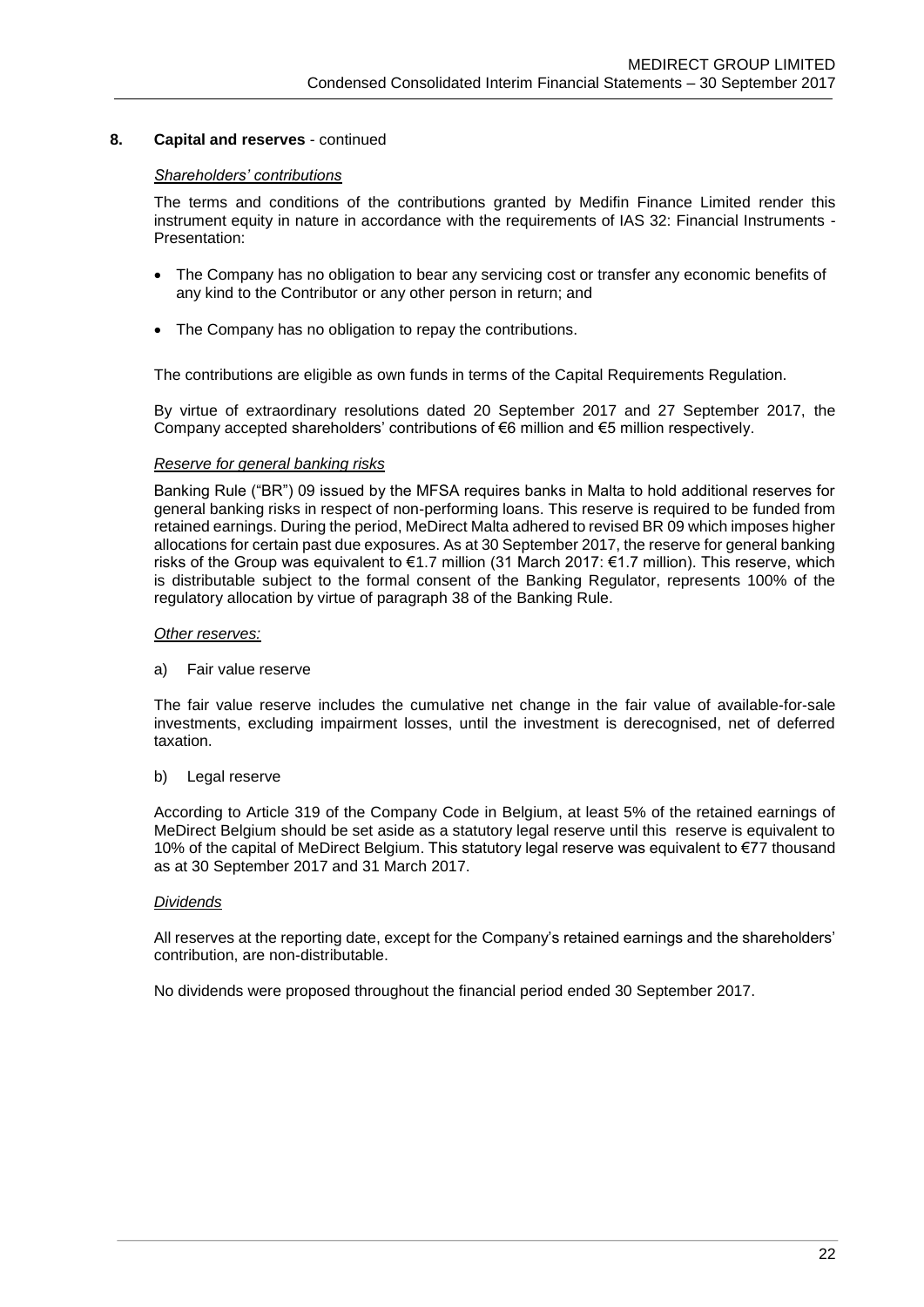## **9. Contingent liabilities and commitments**

## *Guarantee obligations*

As at 30 September 2017, the Group held cash secured guarantee obligations amounting to  $\epsilon$ 7.9 million (31 March 2017: €7.9 million).

## *Capital commitments*

Capital commitments of the Group as at 30 September 2017 amounting to €0.2 million (31 March 2017: €0.4 million) mainly relate to improvements to leased premises.

## *Non-cancellable operating lease commitments*

As at the reporting date, the future minimum lease payments under non-cancellable operating lease agreements amount to €5.1 million (31 March 2017: €6.2 million).

## *Commitments to lend*

Commitments to lend represent undrawn formal standby facilities, credit facilities and other similar commitments to lend. As at 30 September 2017, undrawn facilities on term loans amounted to €64.9 million (31 March 2017: €49.5 million). In addition the Group had commitments amounting to €324.8 million (31 March 2017: €288.3 million) under revolving credit facilities.

## **10. Related party transactions**

There were no significant transactions with related parties during the six month period ended 30 September 2017 which would significantly alter the balances with related parties from those disclosed in the annual report for the year ended 31 March 2017.

## **11. Events after the reporting date**

#### Shareholders' contribution

By virtue of extraordinary resolutions dated 1 November 2017 and 7 November 2017, the Company accepted a shareholders' net contribution of €12 million and €54.6 million respectively.

#### Issue of Subordinated Unsecured Bonds

On 16 October 2017 MeDirect Malta announced the basis of acceptance for the issue of Euro equivalent of €20 million 5% Subordinated Unsecured Bonds 2027 ("the Bonds").

In terms of the Prospectus, the Bonds were available for subscription in the Intermediaries' Offer which was held on 13 October 2017. Amounts subscribed for by Authorised Financial Intermediaries amounted to £1.2 million (equivalent to €1.3 million) and €18.7 million for the GBP Bonds and EUR Bonds respectively.

Interest on the Bonds commenced on 13 October 2017. The Bonds were admitted to listing on the Official List of the Malta Stock Exchange on 20 October 2017.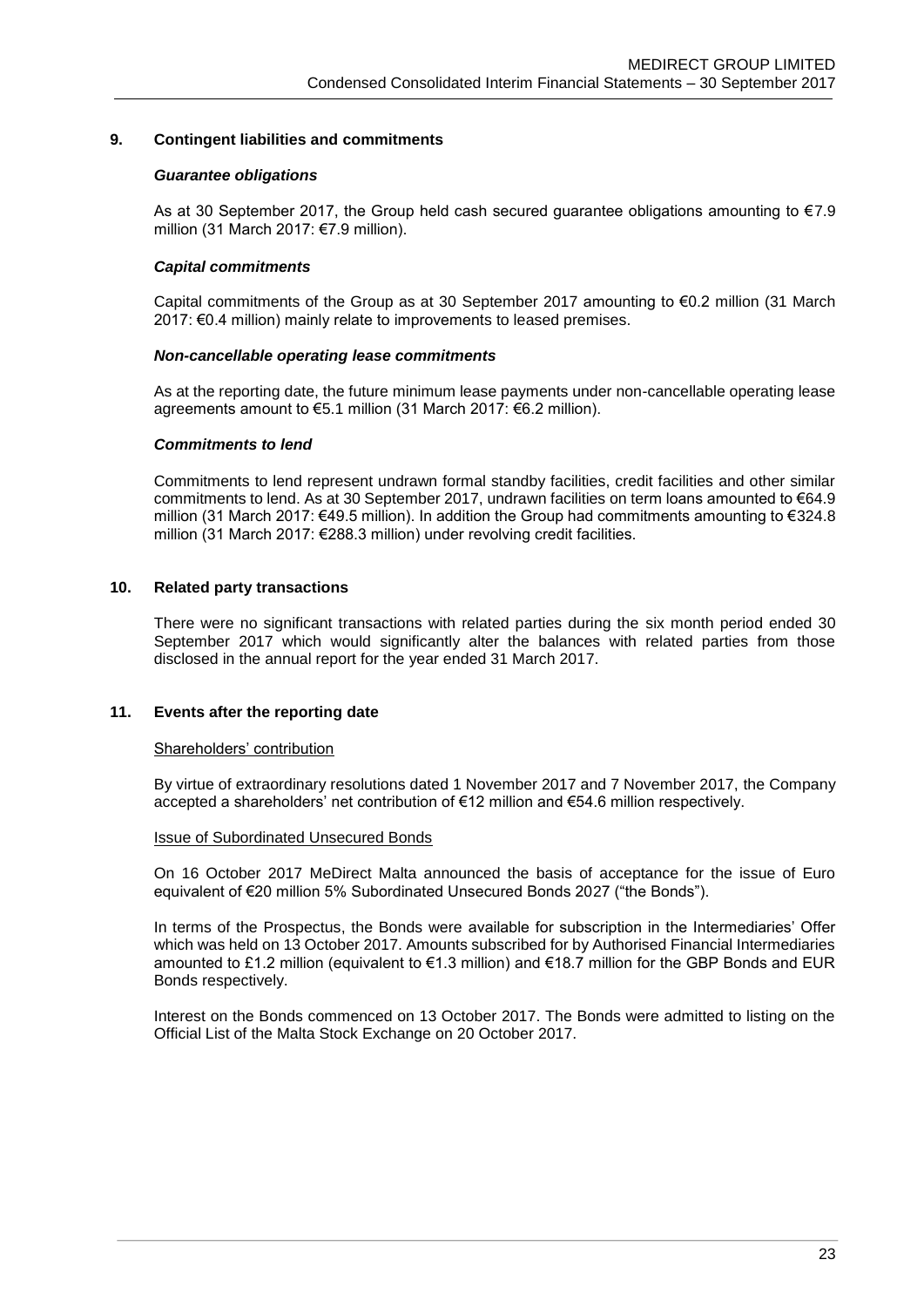## **11. Events after the reporting date** - continued

## Changes in Malta's corporate taxation

In presenting the Malta Budget 2017, the Minister for Finance announced the introduction of the Notional Interest Deduction ("NID"). The legal notice outlining the rules was published on 5 October 2017 as legal notice 262 of 2017.

The key features of the NID are the following:

- Election for the NID is at the discretion of a company.
- The NID is calculated by multiplying the deemed notional interest rate by the balance of risk capital that the company has at year end.
- The notional interest rate is the risk free rate set on Malta Government Stocks with a remaining term of approximately 20 years plus a premium of 5%.
- The risk capital of the company includes mainly share capital, share premium, shareholders' contributions, reserves and interest free loans as at year end.
- The NID may be claimed as a deduction by the company against its chargeable income for the year.
- The maximum deduction in any given year cannot exceed 90% of chargeable income. Any excess can then be carried forward to the following year. Any remaining chargeable income is subject to tax at the standard rates.
- These rules are applicable as from the financial year ended 31 March 2017.

If these new regulations were already effective as at the end of the reporting period, we estimate that the Group's:

- current tax recoverable balance would have increased by  $\epsilon$ 0.2 million;
- deferred tax asset would have increased by  $€8.0$  million;
- other reserves would have increased by  $\epsilon$ 0.8 million; and
- retained earnings would have increased by  $E$ 7.4 million.

#### Changes in Belgium's corporate taxation

On 27 October 2017 the Belgium Federal government issued a statement in connection to the agreement on the implementation of the corporate tax reform announced earlier in July 2017. The Act has been sent to the Council of State for advice and is expected to be voted by Parliament in the course of December 2017.

The main effect of this tax reform is the decrease in the corporate tax rate from 33% to 29% in 2018 and to 25% as from 2020.

On the other hand, this reform contains other budgetary measures aimed at financing the rate reduction, e.g. introducing a so-called minimum tax and changing the notional interest deduction system.

If the changes mentioned above were already effective as at the end of the reporting period, the Board estimate that the Group's deferred tax asset and retained earnings would have decreased by €1.1 million as at 30 September 2017.